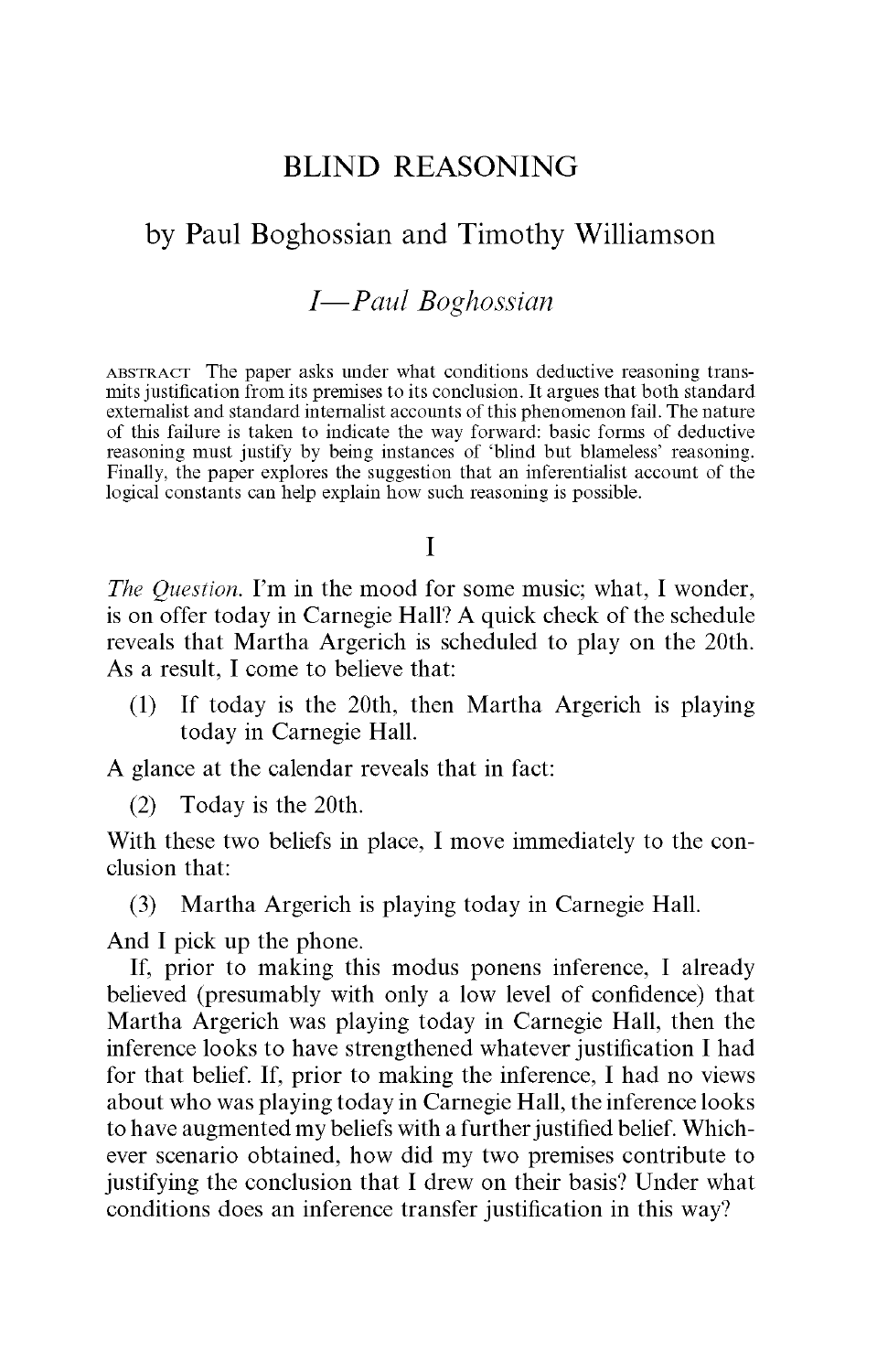Clearly, at the very least, the following two conditions must be satisfied. First, the thinker must be justified in believing the premises. Second, his justification for believing the premises must not depend on his being *antecedently* justified in believing the conclusion.

Equally clearly, though, these conditions do not suffice for the inference to transfer justification. In addition, the premises must bear an appropriate relation to the conclusion they ground. And my question is: What is that relation?

In this paper, I am going to restrict myself to asking this question about *deductive* inference, leaving it an open question to what extent what is said here generalizes to other cases of justification- or warrant-transfer.<sup>1</sup> In a deductive inference, the thinker takes his premises to justify his conclusion in part because he takes them to necessitate it.<sup>2</sup>

### II

*Inferential Externalism*. The simplest possible answer to our question is this:

**(Simple Inferential Externalism):** A deductive inference performed by S is warrant-transferring just in case (a) S is justified in believing its premises (b) S's justification for believing its premises is suitably independent of his justification for believing the conclusion, and (c) the implicated pattern of inference is valid—necessarily such as to move  $\overline{S}$  from truth to truths.<sup>3</sup>

1. Even with this restriction in place, the paper covers a lot of ground rather quickly. I am aware that many of its claims need more detailed support than is possible within present limits. My aim is to offer a broad view of the terrain with the hopes of distinguishing the dead ends from the promising pathways.

2. It's a tricky question how this 'taking' is to be understood, but I can't pause to consider the matter here. In this paper,  $\overline{I}$  shall use the terms 'justification,' 'warrant' and 'entitlement' interchangeably.

3. I shall soon be contrasting this externalist conception of inference with a diametrically opposed internalist conception. The idea of converging onto the (hopefully) correct view of inference by picking a course between these two traditionally opposed extremes was first suggested in my 'How are Objective Epistemic Reasons Possible?' reprinted in J. Bermudez and A Millar (eds.): *Reason and Nature* (Oxford: Oxford University Press, 2002), pp. 1-47; see pp. 35-39. In his commentary on that paper, 'Basic Logical Knowledge: Reflections on Paul Boghossian's'How are Objective Epistemic Reasons Possible?', also reprinted in Bermudez and Millar, Crispin Wright suggested the labels 'simple internalism' and 'simple externalism' for the traditionally opposed extremes, labels which I am happy now to modify and adopt.

I should emphasize that I am asking *by* v*irtue of what facts* a deductive inference transfers warrant, and not just under what conditions it does so.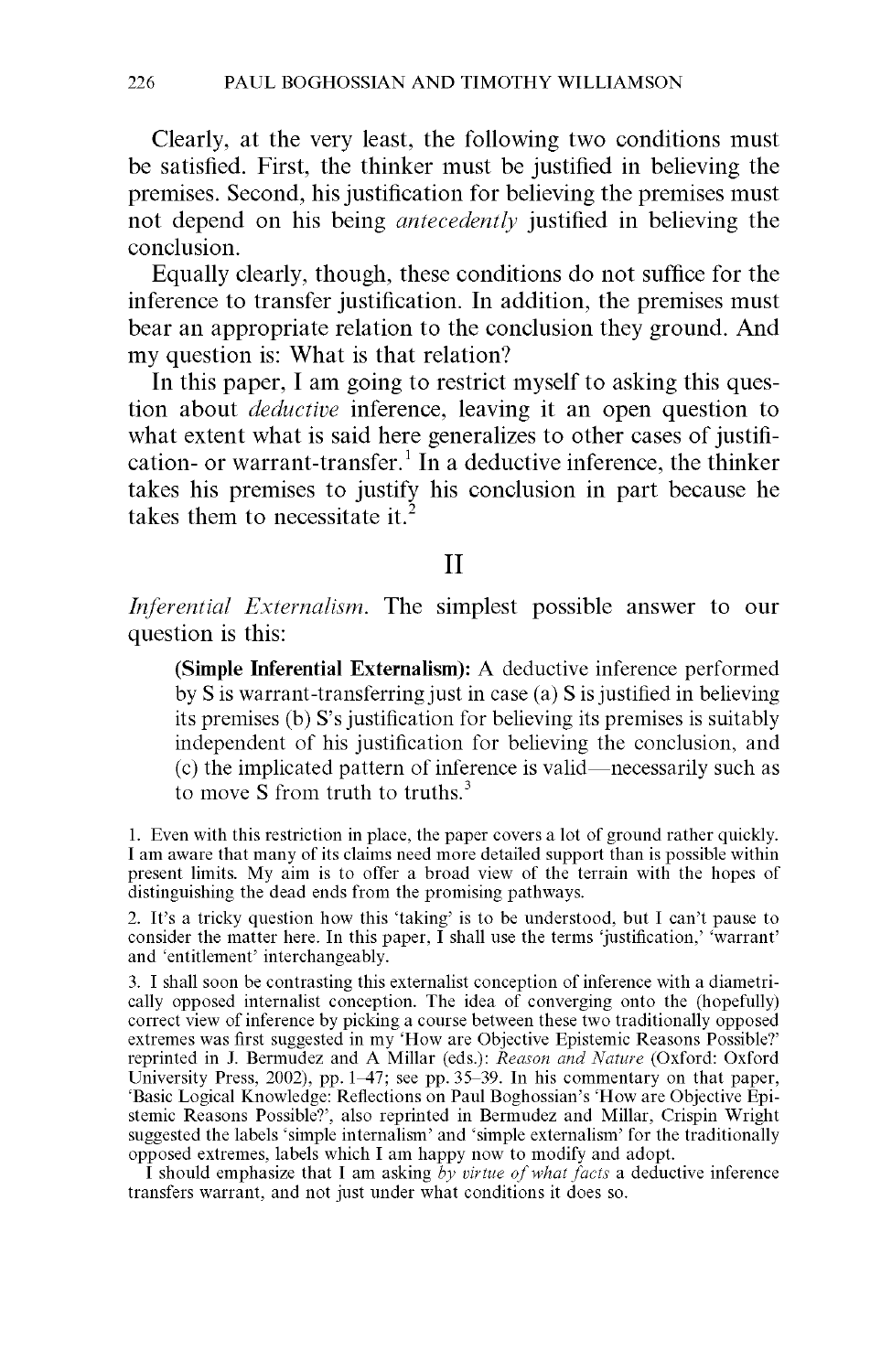This can't be a good answer: large numbers of inferences that we are in no intuitive way justified in performing satisfy the stipulated conditions. For example: it is easy for me to be justified in believing any particular claim of the form:

x, y, z, and n are whole numbers and n is greater than 2.

If I inferred from this proposition that:

 $x^n + y^n$  is not equal to  $z^n$ 

I would have performed an inference that is, as we now know, reliably truth-preserving. But it would be absurd to suppose that anyone making such an inference would be drawing a justified conclusion, whether or not they knew anything about Andrew Wiles's proof of Fermat's last theorem or had checked each individual inequality. Being valid (in conjunction with the other two conditions) clearly does not *suffice* for being warrant-transferring, even if it may be necessary.<sup>4</sup>

A number of philosophers seem to believe that this objection can be easily met. All we need to do, they say, is to restrict the Reliabilist claim to those inferences that are sufficiently 'simple'.<sup>5</sup>

But what could 'simple' possibly mean here if not something like: an inference whose validity it is easy to 'take in'? If that isn't what 'simple' means, why should an inference's simplicity be relevant to the question of justification? If that is what 'simple' means, then it's this presumed 'taking in' that's doing the relevant explanatory work, and not the assumed reliability of the simple inference. In a moment, we will consider views according to which an inference is entitling just in case the thinker can 'take in' its validity, but this is not where such views belong.

The counterexamples to Simple Inferential Externalism echo a broader class of objections to Reliabilist accounts of justification more generally. Since many of these examples are so well known, I will not discuss them here in detail except to say this. I am not so impressed with those counterexamples that rely on the subject's having a justified belief to the effect that some reliable belief-forming method of his is not reliable; I think a Reliabilist

<sup>4.</sup> I shall come back to the question whether it is necessary.

<sup>5.</sup> I have often encountered thissuggestion in conversation; I didn't manage to track down a published reference.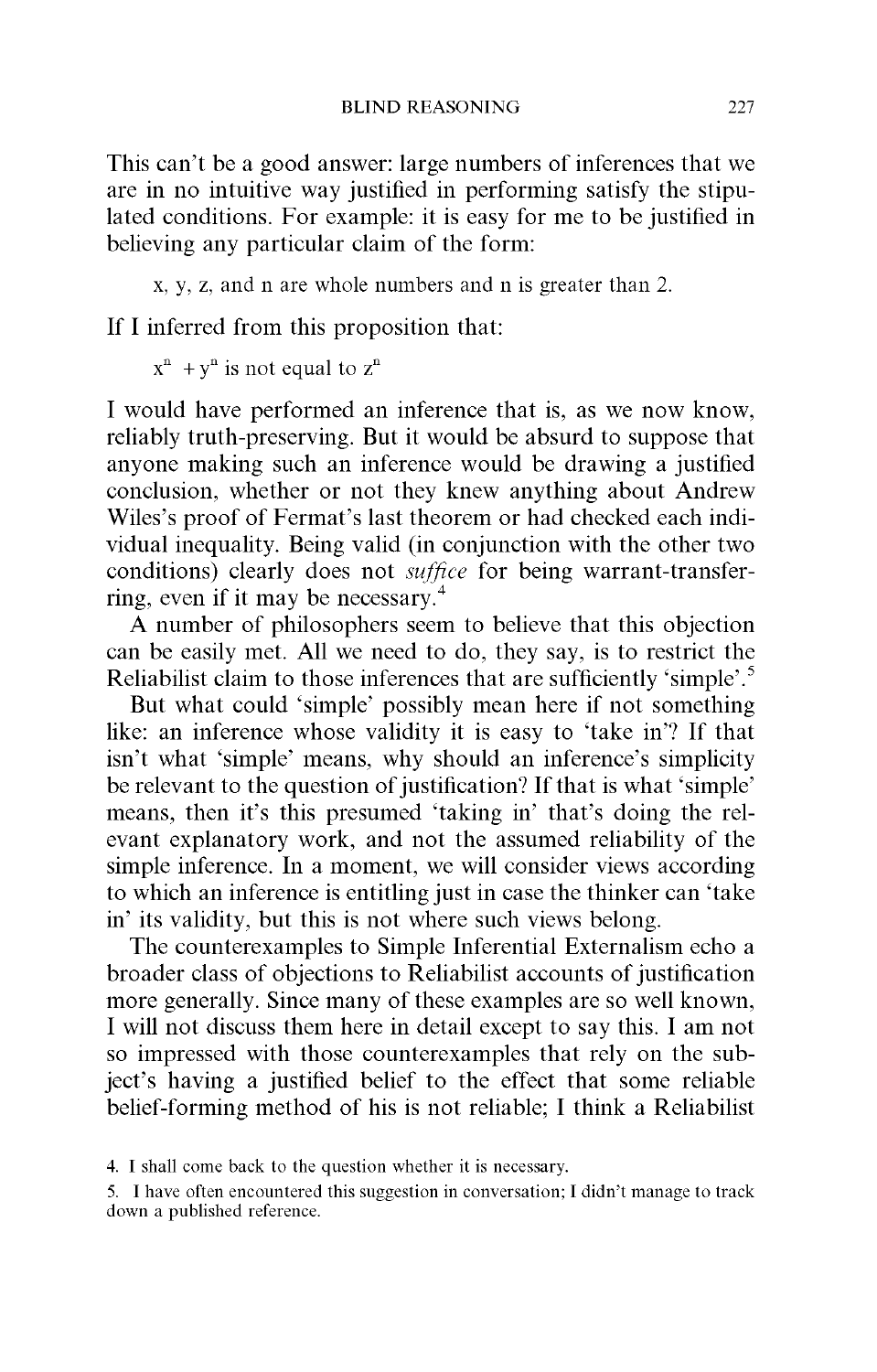can handle those cases by imposing a 'no-undermining belief' condition. But I am inclined to regard as decisive those counterexamples in which the reliability of the relevant method is *not* subjectively undermined—either because the subject has no *justified* belief about its reliability, or because he has no belief about it at all. Laurence Bonjour has described just such a case.

Norman, under certain conditions which usually obtain, is a completely reliable clairvoyant with respect to certain kinds of subject matter. He possesses no evidence or reasons of any kind for or against the general possibility of such a cognitive power or for or against the thesis that he possesses it. One day Norman comes to believe that the President is in New York City, though he has no evidence either for or against this belief. In fact the belief is true and results from his clairvoyant power under circumstances in which it is completely reliable.<sup>6</sup>

Our robust response to this case is that Norman is not justified. And a plausible and widely-accepted diagnosis of our response is that we are reluctant to regard someone as justified in holding a given belief if they are being epistemically *irresponsible* in holding that belief. Being justified is, at least in part, a matter of being epistemically blameless.

What lesson should we draw from these counterexamples? The moral seems almost forced. We need to ensure that being justified excludes being epistemically blameworthy. Mere reliability doesn't do that. How is that to be ensured except by insisting that, if a subject is to be justified in believing some proposition p, he must have to hand a *reflectively accessible* warrant for the proposition that p?

It looks, in other words, as though the counterexamples to Reliabilism motivate an *Access Internalism* about justification: S is justified in having the belief that p only if S is in a position to know,<sup>7</sup> by reflection alone, that he has a warrant for the belief that p.If S is to have genuine justification, it must be a reflectively *transparent* justification.<sup>8</sup>

6. See L. Bonjour: *The Structure of Empirical Knowledge* (Cambridge: Harvard University Press, 1985), p.41.

7. In insisting on knowledge here, as opposed merely to justified belief, I follow standard presentations of Internalism, though my arguments will depend only on the weaker condition.

8. Note that what I am calling 'Access Internalism' is the weaker of the two possible versions of Internalism: it requires only that the epistemic fact be reflectively accessible, if the person is to be justified, not that the person actually have accessed it.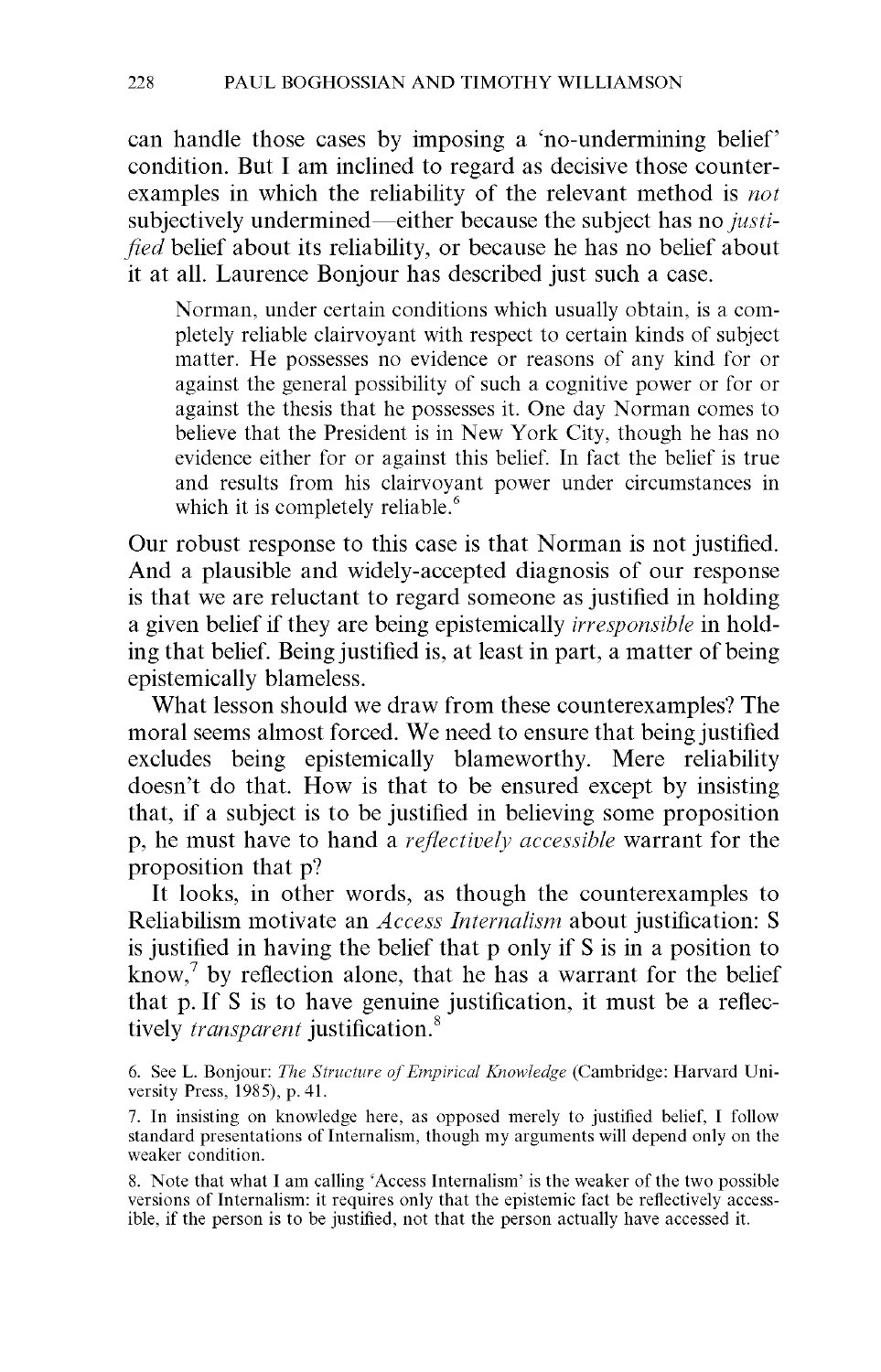*Inferential Internalism*. If we go along with this diagnosis of the failure of Reliabilism and apply it to the case we are focusing on—the case of warrant transfer by deductive inference—the thought would then be that, in a deductive inference, the subject must be in a position to know by reflection alone that his premises provide him with a good reason for believing the conclusion, if his inference is to justify his conclusion. Call this

**(Simple Inferential Internalism):** A deductive inference performed by  $S$  is warrant-transferring just in case (a)  $S$  is justified in believing its premises (b) S's justification for believing its premises is suitably independent of his justification for believing the conclusion, and (c)  $\hat{S}$  is able to know by reflection alone that his premises provide him with a good reason for believing the conclusion.

There are any number of problems with this idea. Take the case of our original Argerich modus ponens (MPP) inference, from (1) and (2) to (3). What would it be for S to be able to know by reflection alone that his premises provide him with a good reason for believing the conclusion?

Since we are dealing with a deductive inference, the most natural suggestion is that S would know this epistemic fact only if he knew that his premises necessitate his conclusion. So the question becomes: How might S be in a position to know by reflection alone that p and ' $p \rightarrow q$ ' imply q?

There look to be two options: inferential and non-inferential. The inferential route, which would include empirical and broadly pragmatic accounts of knowledge of logical implication, may be ruled out immediately.

The point is a subtle one. It's not that there is necessarily a problem with rule-circular justifications of meta-logical claims. Indeed, I have elsewhere argued that, if we are to have knowledge of basic logical or meta-logical truths at all, it must be via rulecircular reasoning.<sup>9</sup> However, in the present context, where knowledge of the validity of MPP is supposed to be a component in the justification that we have for *reasoning* according to MPP,

<sup>9.</sup> See 'Knowledge of Logic', in P. Boghossian and C. Peacocke (eds.): *New Essays on the A Priori*, (Oxford: Oxford University Press, 2000), and 'How are Objective Epistemic Reasons Possible?', *op*. *cit*..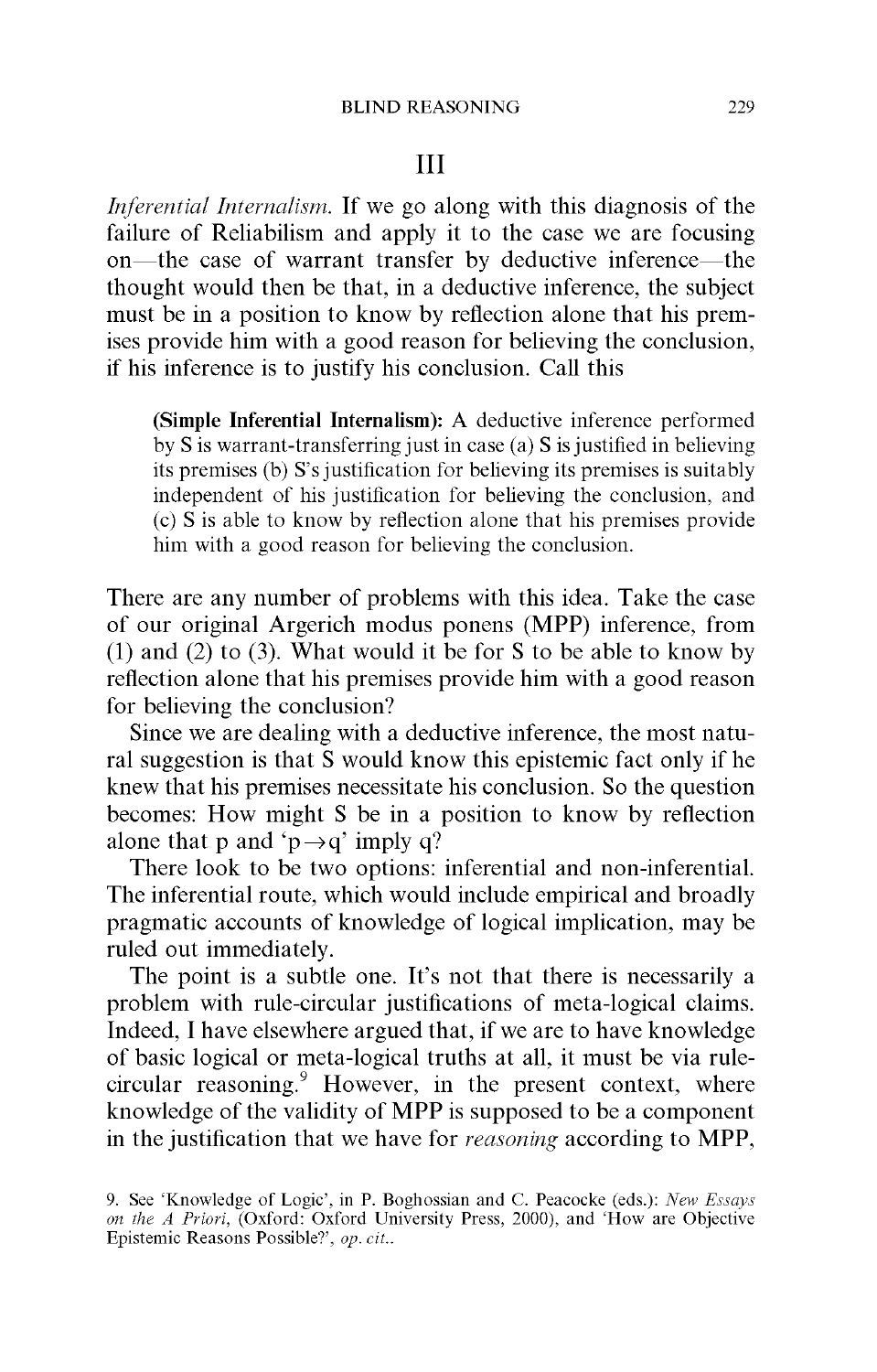an inferential route to knowledge of the validity would be completely useless. The very sort of reasoning whose justification is at issue would have been presupposed.

What about the non-inferential options? If a given item of knowledge is non-inferential, then it is either justified by observation alone or it is justified by nothing.

For reasons that I don't have the space to rehearse here, it seems to me very implausible that one can be said to know the general proposition that any argument of the form MPP is valid on the basis of nothing, as though all one would have to do to be justified in believing such an ambitious proposition is simply to believe it.<sup>10</sup> If there is to be any hope for the non-inferential option, it must lie along the observational branch.

### IV

*Rational Insight*. Clearly, what is at issue is not ordinary empirical observation. Rather, the idea is that we are equipped with a special capacity for non-empirical observation, a capacity whose exercise is capable of yielding insights into necessary truths. That we have such a capacity has recently been defended by Laurence Bonjour.

When I carefully and reflectively consider the ... inference ... in question, I am able simply to see or grasp or apprehend ... that the conclusion of the inference must be true if the premises are true. Such a rational insight, as I have chosen to call it, does not seem to depend on any particular sort of criterion or any further discursive or ratiocinative process, but is instead direct and immediate.<sup>11</sup>

In finding the idea of rational insight attractive, Bonjour joins a venerable tradition, one that stretches from Plato through Leibniz to Gödel. Why, then, does the idea have so few supporters these days?

The single most influential consideration against rational insight theories can be quite simply stated: no-one has been able to explain, clearly enough, in what an act of rational insight

<sup>10.</sup> See my 'How Are Objective Epistemic Reasons Possible?'.

<sup>11.</sup> L. Bonjour: *In Defence of Pure* Reason, (Cambridge: Cambridge University Press, 1998), pp. 106-107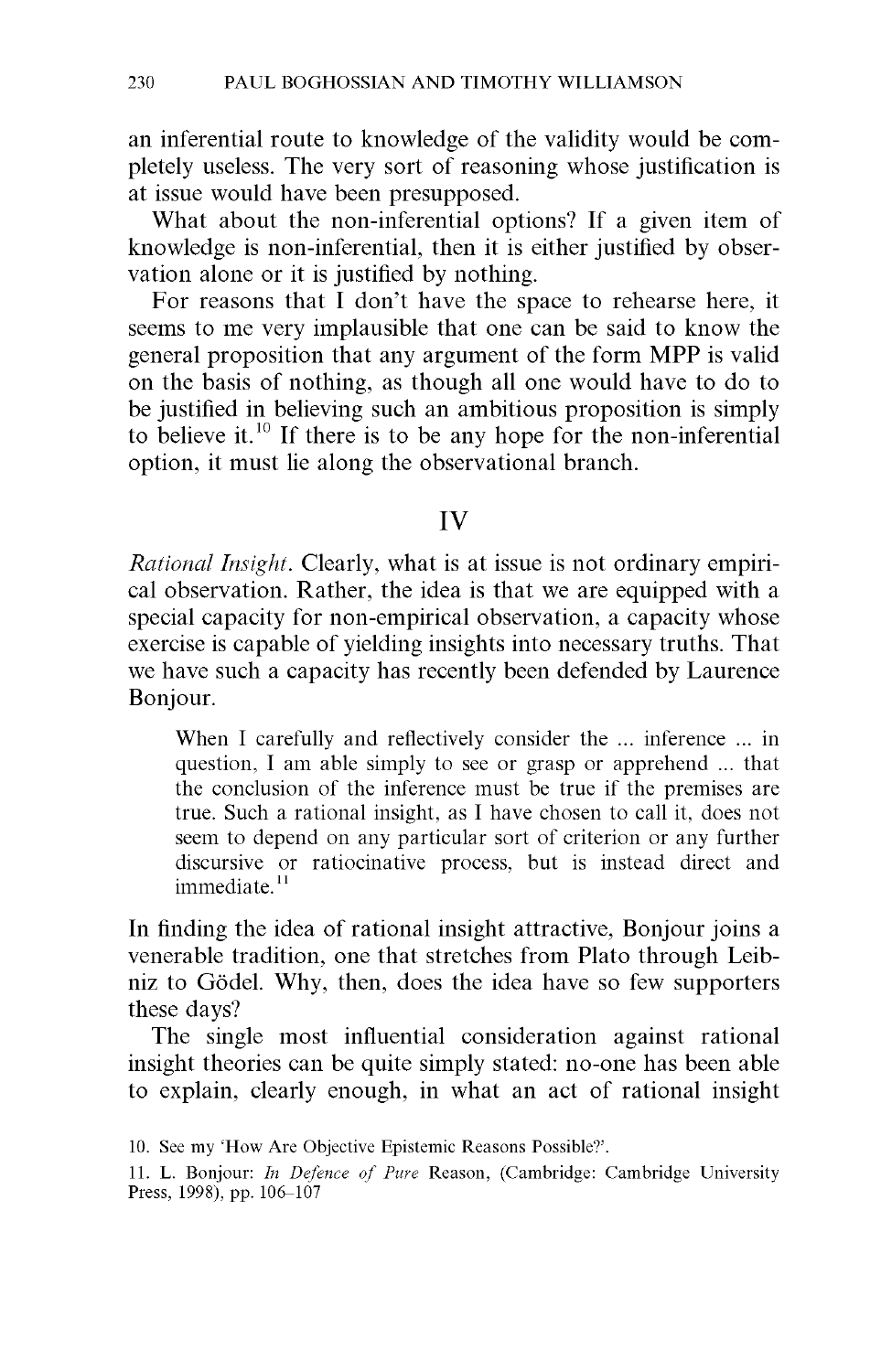could intelligibly consist. No-one denies, of course, that we can *think about* properties and relations, including logical properties and relations, and that, as a result, we can reason our way to general conclusions about them, just as we can reason our way to conclusions about other topics. The question is whether we can be said to have some sort of *non*-*discursi*v*e*, *non*-*ratiocinati*v*e*, *insight* into their natures, an insight that would disclose immediately, and without the help of any reasoning whatsoever, that all instances of MPP are truth-preserving.

Boniour does not succeed in convincing us that there is. On reading his book, one can't help but be struck by how little progress a resolute and resourceful defender of rational insight was able to make.

There are many issues that could be discussed with profit; here I have space only to raise the fundamental issue of cognitive access. What sort of relation obtains between a thinker and a property, when the thinker has 'rational insight' into its nature? Or, to pick a more immediately relevant example, what relation obtains between a thinker and the conditional, when the thinker has a rational insight into its nature, when he is simply able to *see* that when his MPP premises are true so must be its conclusion?

The analogy with sense perception encourages us to think that the relation between the thinker and the conditional is causal. But that is impossible since the conditional is just an abstract object. Bonjour wrestles with this issue and comes up with a three-part response.

The first is to downplay the analogy with sense perception. The second is to propose the revival of an Aristotelian conception of mental content, according to which when we think about a given property—triangularity, for example—that very property itself is *instantiated* in our thought. Finally, Bonjour suggests assimilating rational insight to a form of introspective examination of that thought content.

His proposal raises more questions than it answers. First, we are not really told how the property of triangularity could be instantiated by my thoughts without their being—absurdly triangular as a result. Second, we are not told how this neo-Aristotelian conception of mental content would help, even if it were not mystifying. Suppose my thoughts about a particular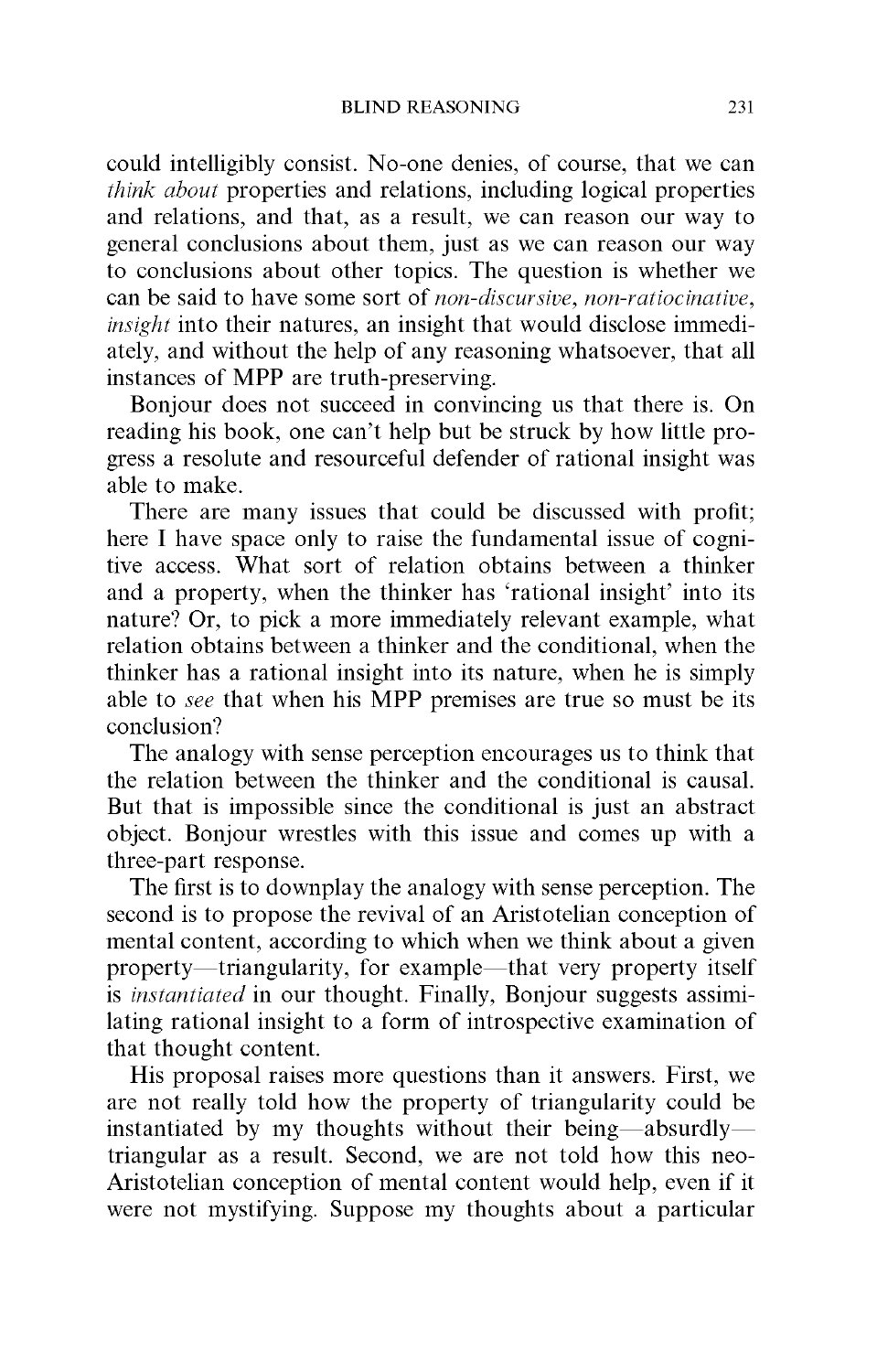triangle do instantiate the property of triangularity. How does this help explain how I am able to directly divine the nature of triangularity without the help of any reasoning whatsoever? The belief that the sum of the interior angles of any triangle is 180 degrees and the belief that it is 320 degrees both instantiate triangles. Why is the first justified and the second not?

We are left staring at the problem with which we began, rather than feeling that we have been placed on the path to real understanding.

### V

*Rational Insight and Carrollian Circularity*. Even if we waived worries about the very cogency of the capacity for rational insight, however, it's not clear how rational insight into the validity of MPP could help vindicate Simple Inferential Internalism, and this for reasons that are reminiscent of Lewis Carroll's famous note 'What the Tortoise Said to Achilles.'<sup>12</sup>

According to Simple Inferential Internalism, a thinker's move to (3) on the basis of (1) and (2) counts as justified only if he is in a position justifiably to believe that his inference is valid. Let us suppose, for the sake of argument, that a capacity for rational insight explains how he is in a position justifiably to believe that, if his MPP premises are true, then so must be his conclusion. How might this explanation go?

For obvious reasons, it's not plausible to think of this capacity for rational insight as operating on individual inferences one by one, generating for each of them the insight that if its premises are true, then so is its conclusion. Rather, we suppose that rational insight equips the thinker to arrive at the wholly general insight that MPP is valid, that is that:

For all p, q: Necessarily: If both p and 'p $\rightarrow$ q', then q.

Now, however, we need to ask how such a justified belief in the validity of all arguments of the form MPP could help a thinker be justified in performing any *particular* MPP inference, for example, the Argerich inference with which we began.

12. *Mind*, 4, 1895, pp. 278-280.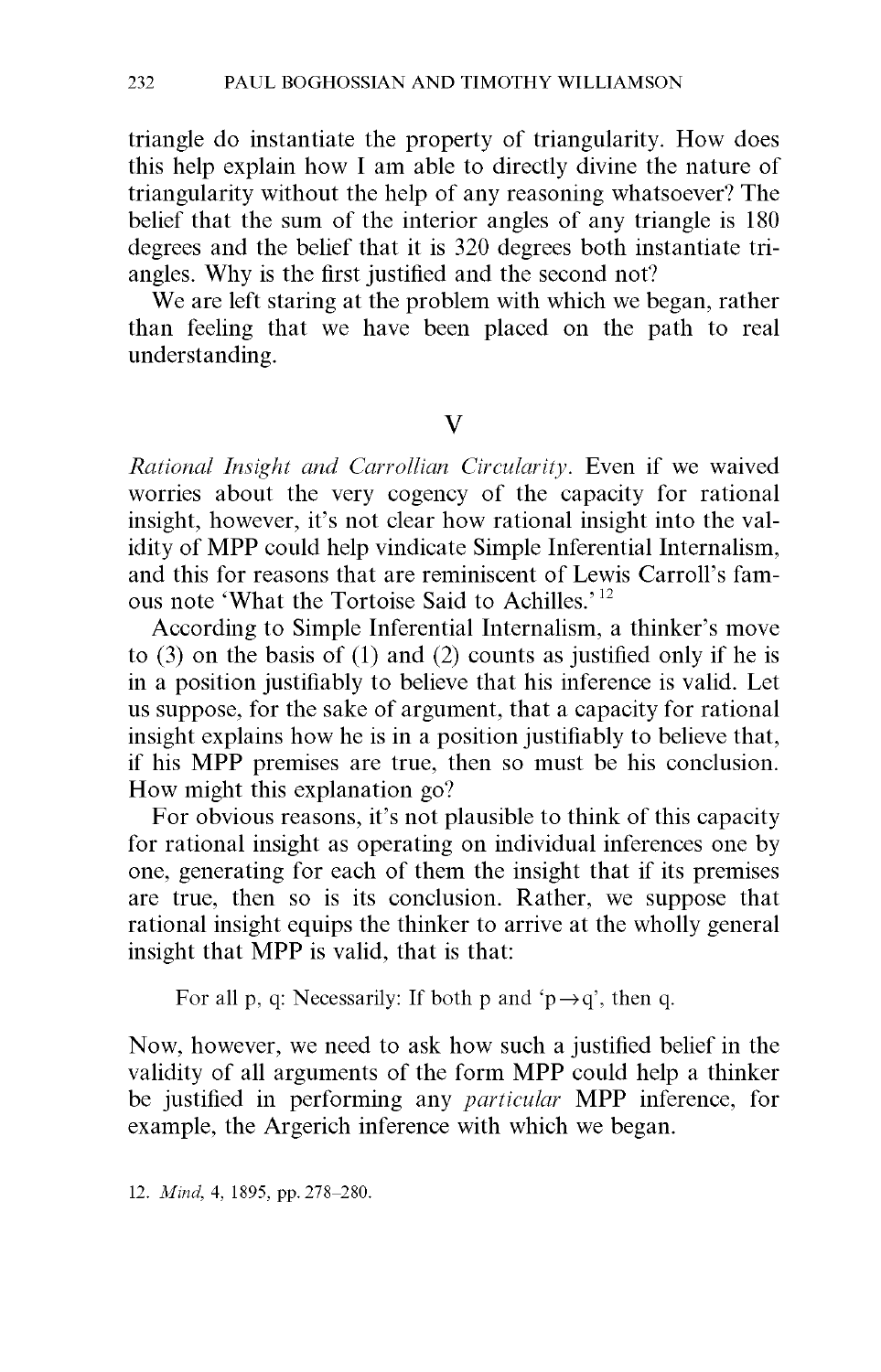To bring this knowledge to bear on the justifiability of that inference will, it would seem, require the thinker first to establish its relevance to that inference, by reasoning as follows:

- (i) Any inference of the form MPP is valid.<br>(ii) This particular inference, from (1) and (
- This particular inference, from  $(1)$  and  $(2)$  to  $(3)$  is of  $MPP$  form.

Therefore,

(iii) This particular inference from  $(1)$  and  $(2)$  to  $(3)$  is valid.<sup>13</sup>

Rational insight, we are conceding, gets us as far as the general propositional knowledge that all arguments of MPP form are valid. However, to bring this knowledge to bear on the justifiability of any particular inference will require the thinker to be able justifiably to infer the validity of that particular inference from the validity of all arguments of MPP form. And this will require him to be able to reason according to MPP justifiably.

Now, however a fatal circularity looms. To infer from (1) and (2) to (3) justifiably, I must be able justifiably to believe that the inference from  $(1)$  and  $(2)$  to  $(3)$  is valid. To be able justifiably to believe that this inference is valid, I must be able justifiably to infer that it is valid from the general proposition that all inferences of its form are valid. To be able justifiably to infer that it is valid from the general proposition that all inferences of its form are valid, I must be able justifiably to infer according to MPP. So, on the picture on offer, my inference from (1) and (2) to (3) will count as justifying only if I am already able to infer according to MPP justifiably. The very ability we are trying to explicate is presupposed by the internalist account on offer.

At this point, an internalist might be tempted by the following thought. So long as we are being so concessive about rational insight, why can't we grant thinkers rational insight into the validity of *specific* inferences, and not require that this be derived from some general knowledge of the validity of all inferences of the form MPP. Perhaps this more general knowledge could be

<sup>13.</sup> This argument was originally presented in my lecture at the Pacific APA in Albuquerque in April 2001.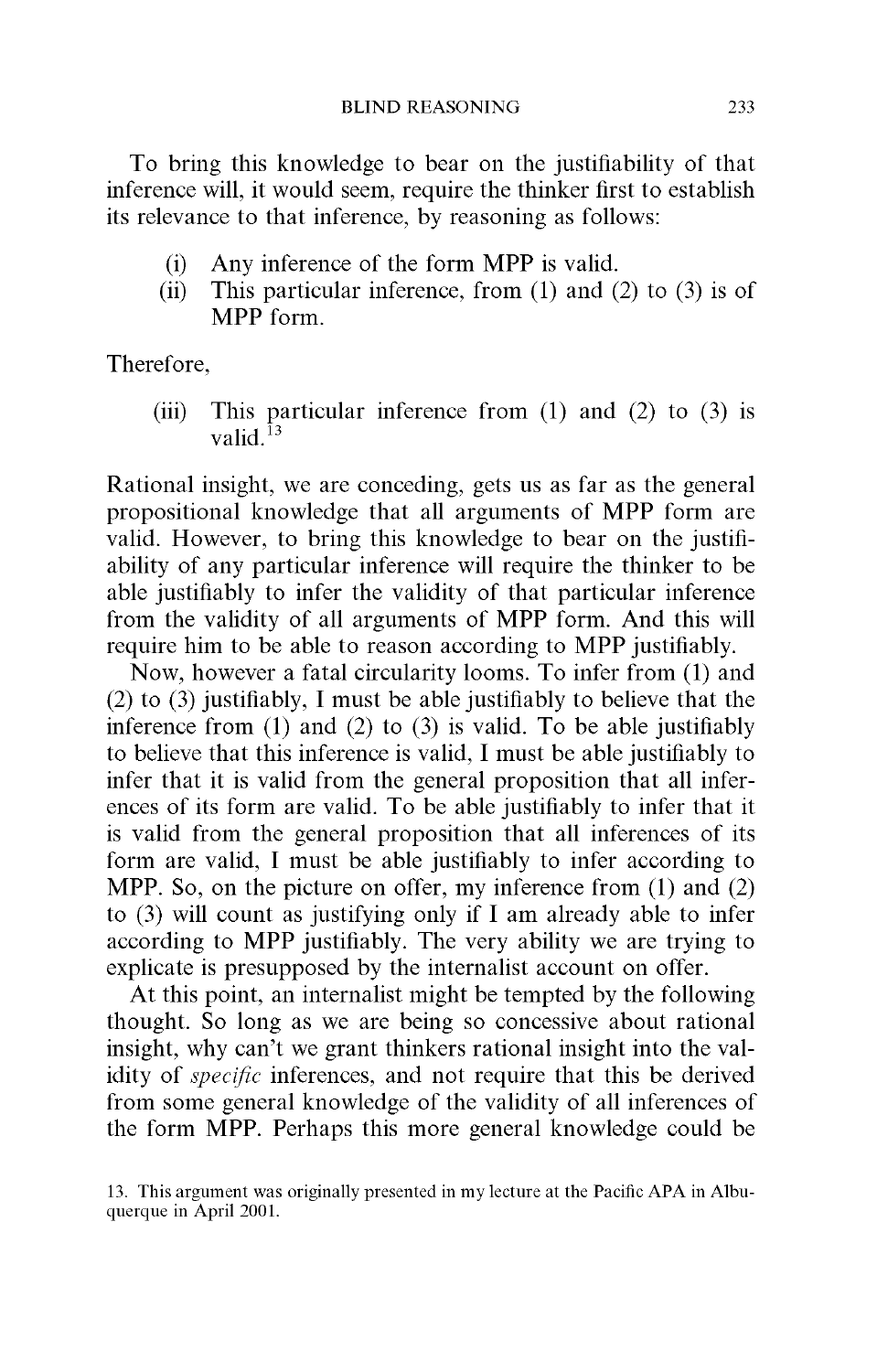arrived at later, by using the knowledge gained through these acts of individual insight?

It's important to appreciate that this manoeuvre will not help overcome Simple Inferential Internalism's difficulties with the problem of circularity. For, once again, we can ask how my knowledge of the validity of the inference from  $(1)$  and  $(2)$  to  $(3)$ is supposed to bear on my warrant to infer (3)?

According to Simple Inferential Internalism, this inference will be justified only if I am able justifiably to believe that that my premises provide me with a good reason for drawing the conclusion. But it is very hard to see, once again, how my putatively justified judgment that my premises entail my conclusion could bear on my entitlement to draw the conclusion in anything other than inferential form, thus:

- (iv) This particular inference from (1) and (2) to (3) is valid.
- (v) If an inference is valid, then anyone who is justified in believing its premises and knows of its validity is justified in inferring its conclusion.

Therefore,

- (vi) Anyone who is justified in believing the premises of this inference is justified in inferring its conclusion.
- (vii) I am justified in believing the premises (1) and (2).

Therefore,

(viii) I am justified in inferring  $(3)$ .<sup>14</sup>

Even if we conceded, then, that we have rational insight into the validity of specific inferences, we do not escape the threat of

<sup>14.</sup> The idea that Internalism suffers from the difficulties outlined in the preceding two arguments was first presented in 'How are Objective Epistemic Reasons Possible?'. In that paper, though, I followed Carroll in supposing that the inference to which the internalist is committed is an inference from knowledge of the validity of the MPP inference, along with its premises, P and 'If P, then Q,' to the original target conclusion Q. In his commentary on my paper, Crispin Wright suggested that this second anti-internalist argument would be more effective if it claimed not that the internalist is committed to inferences to the target conclusion itself, but rather to the conclusion: the inference to Q is justified. I am not entirely persuaded that Wright's is a better way of running this second argument; but I am persuaded that it raises fewer distracting objections than my original presentation, and so I adopt it for the purposes of this paper.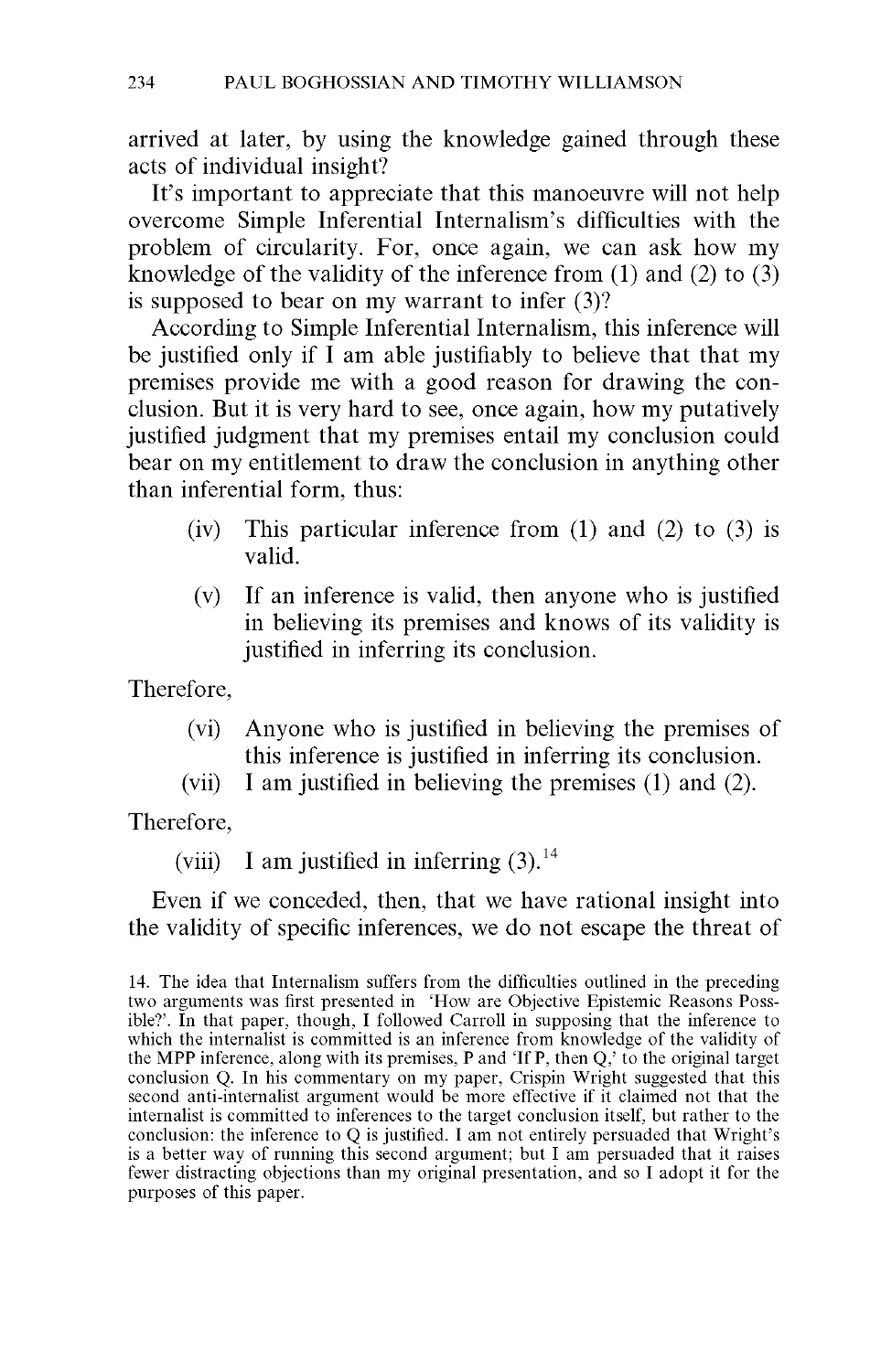circularity that afflicts the internalist account. Once again, an ability to infer justifiably according to MPP is presupposed.

Commenting on an earlier presentation of this argument, Crispin Wright observes:

It is clear how the simple internalist must reply to Boghossian. To staunch her view against all threat of Carrollian regress, she must insist that recognition of the validity of a specific inference whose premises are known provides a warrant to accept a conclusion not by providing additional information from which the truth or warrantedness of the conclusion may be inferred, but in a direct manner ... In effect, and paradoxically, her view must be that warrants acquired by inference are, in a way, a subspecies of noninferential warrant in general: that an appreciation that a conclusion follows from warranted premises confers, when it does, a warrant for an acceptance of that conclusion in no less direct a fashion than that in which a visual appreciation of the colour of the sky confers warrant for the belief that it is blue.<sup>15</sup>

I agree with Wright that this represents the only escape route available to the simple internalist. Wright himself does not endorse it, or even present it as an especially attractive option. He claims for it only that it remains undefeated by the sorts of considerations adduced so far.

No doubt there remains scope for discussion. But it is very difficult to see, it seems to me, how the inferential case is to be plausibly assimilated to the admittedly non-inferential warrant provided for the belief that the sky is blue by the observation of a blue sky under favourable circumstances.

Admittedly, we don't have very refined ways of deciding when a warrant for a particular belief is direct and when it is fundamentally inferential in nature. What we seem to operate with is a rough-and-ready criterion which says in effect: when the gap between the content of an apparent observation and the content of the belief that it is supposed to justify is too large, the justification must be inferential in nature, even if that may not be apparent from its presentation in everyday conversation.

So, for example, in response to the question 'How do you know it is going to rain?' I may simply point to the dark and

<sup>15.</sup> 'Basic Logical Knowledge: Reflections on Paul Boghossian's ''How Are Objective Epistemic Reasons Possible?''', p. 81.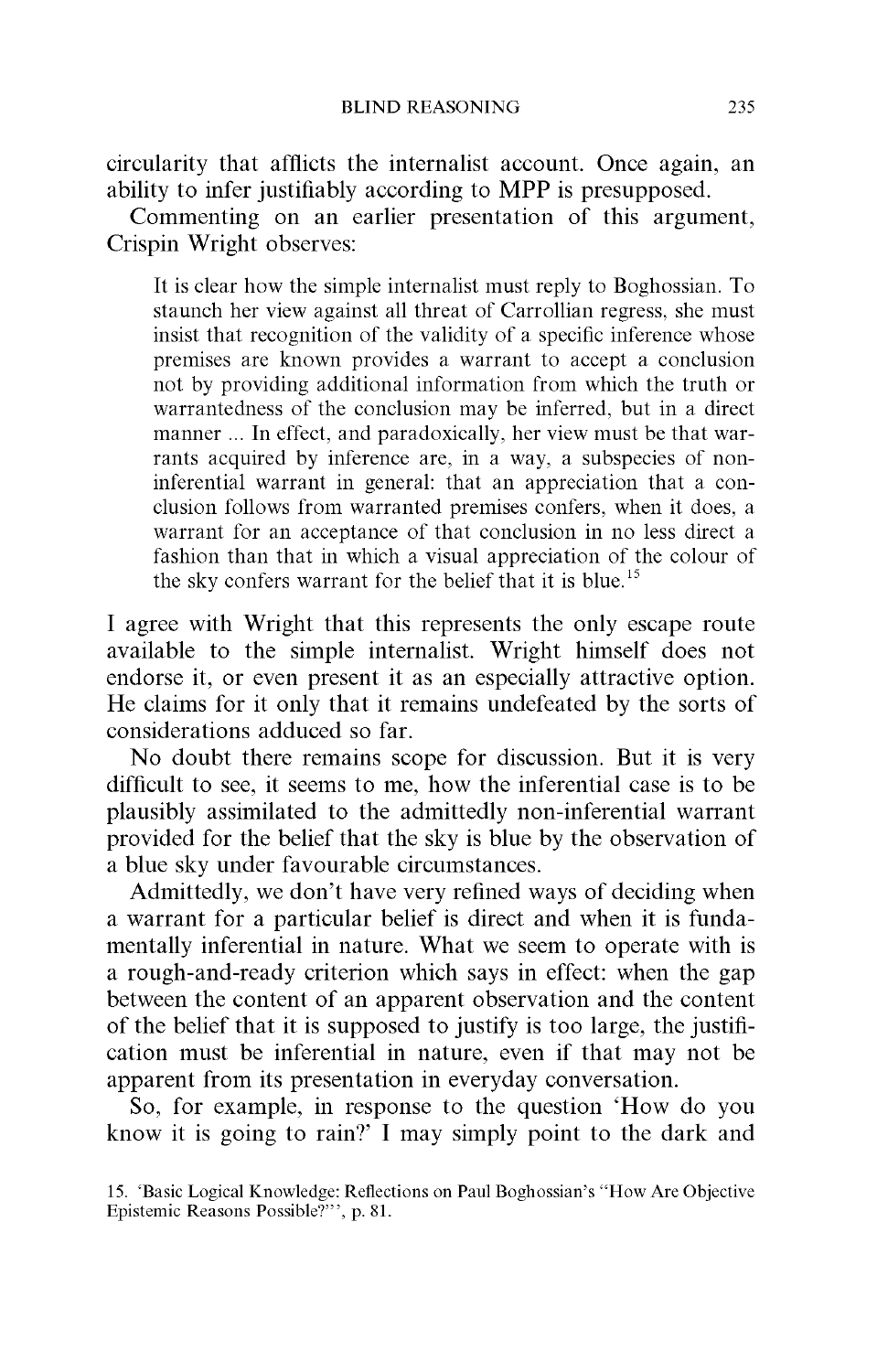threatening clouds. But as everyone would agree, the observation of the dark and threatening clouds doesn't justify the belief in rain all by itself, but only by way of an inference in which the content of that observation serves as a premise. The gap between the content of the observation and the content of the belief it is supposed to ground is simply too large.

Similarly, I say, in the case before us. The gap between the content of the apparent observation

If  $(1)$  and  $(2)$  are true, then  $(3)$  must be true

and the belief:

I am justified in believing (3)

is simply to large for the warrant to be direct, even if in most conversational contexts the inference could be left unsaid.<sup>16</sup>

To sum up. In order to ensure that a thinker's inference from particular MPP premises to a particular MPP conclusion not be blameworthy, the simple inferential internalist insisted that the inference's justifiedness be transparent to the thinker—the thinker has to be in a position reflectively to appreciate that his inferring this conclusion from these premises is justified. But this runs into two major problems. First, it requires us to take seriously a notion of rational insight, a notion that no-one has been able to render respectable. Second, and even if we waived this first worry, the aimed-for transparency will still be unattainable, since the only way to attain it will require that the thinker use such knowledge as rational insight is able to afford him as the basis for an inference to the justifiedness of his conclusion. So no matter how concessive we are about rational insight and about the knowledge of logical implication that it is supposed to engender, there seems to be no way to satisfy the transparency insisted upon by Simple Inferential Internalism.

## VI

*Blind Yet Blameless Inference*: *Deflationary Options*. The question is where we go from here. Simple Inferential Externalism is

<sup>16.</sup> What if we imagined that we are able to gain rational insight not only into the validity of specific inferences but directly into their justifiedness? Not only is this unimaginable but I believe that a Carroll-style problem will arise for it as well. I hope to elaborate on this elsewhere.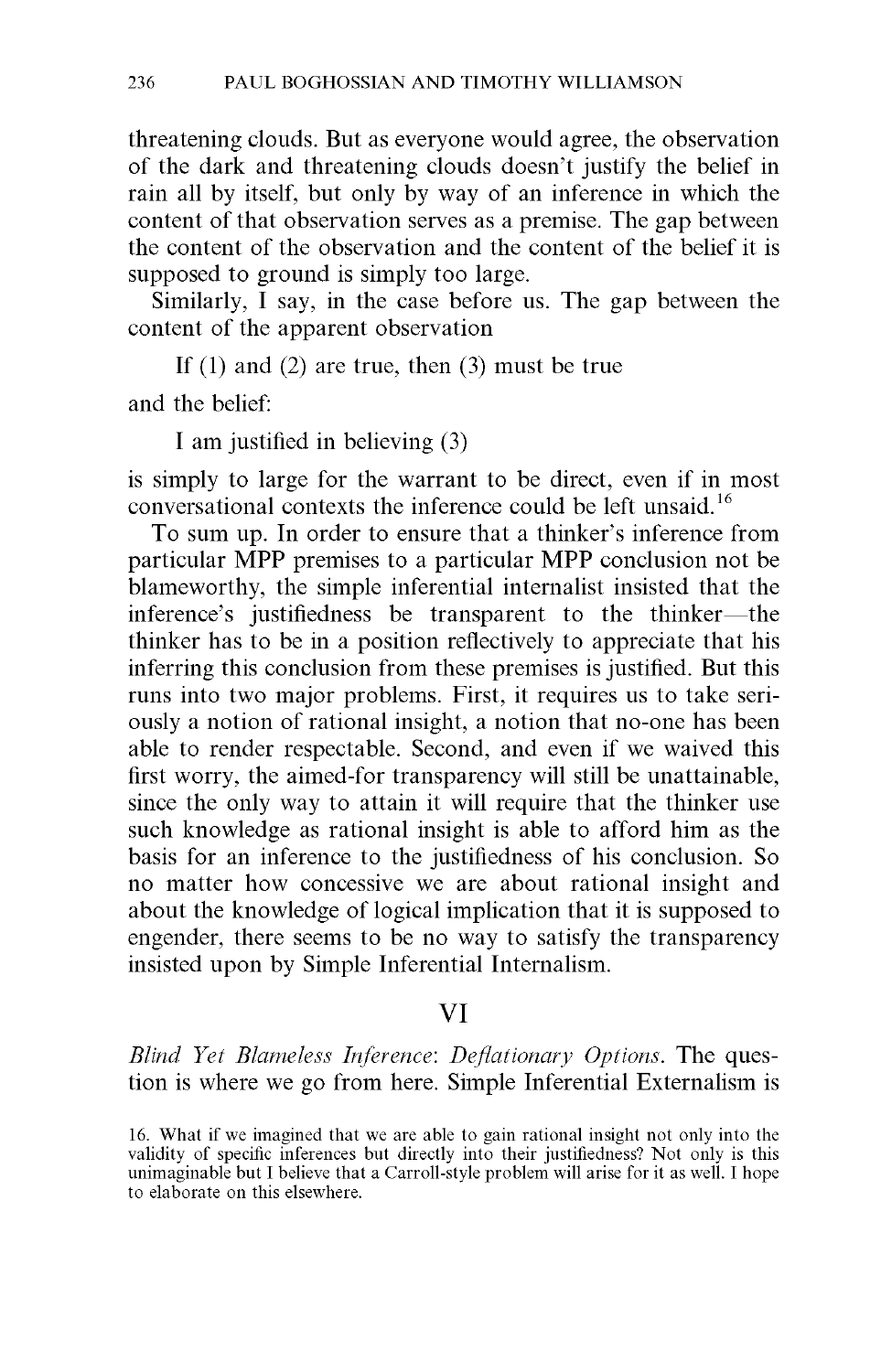false. Simple Inferential Internalism, construed as requiring some form of reflectively accessible warrant, is unsatisfiable. We know, furthermore, that we cannot say that deductive inferences do not transfer warrant; that would be not merely implausible but selfundermining. Hence, unless we are to admit that our epistemic system is subject to deep and crippling paradox, there had better be a stable and coherent account of what the conditions for warrant transfer are.

In searching for a solution, we must respect the following facts. On the one hand, the failure of Simple Inferential Internalism teaches us that it must be possible for certain modes of reasoning to be entitling without our knowing, or being able to know, anything about them. I'll put this by saying that it must be possible for certain inferences to be *blind* but justifying.<sup>17</sup>

On the other hand, the counterexamples to Reliabilism teach us that the way *not* to accommodate this phenomenon is through Simple Inferential Externalism. So our question is: How should we construe warrant transfer consistent both with Simple Internalism's and Simple Externalism's falsity?

If there is to be a way forward, the following had better be true: the anti-Reliabilist examples, properly understood, don't really motivate Access Internalism, even though they seem to do so. Rather, they motivate something weaker which *can* be reconciled both with the falsity of Reliabilism and with the falsity of Access Internalism. What could that intermediate position be?

The minimal lesson of the anti-Reliabilist examples, as we saw, is that being justified cannot coexist with being epistemically blameworthy. To get from here to Access Internalism you need to assume furthermore that what *makes* a belief epistemically blameworthy is the *absence* of a reflectively appreciable warrant

17. The allusion here is to Wittgenstein's remark at *Philosophical In*v*estigations* 219: When I obey a rule, I do not choose.

I obey the rule *blindly*. (219)

One of Wittgenstein's fundamental insights, it seems to me, was to realize that we must be capable of a form of blameless reasoning that did not depend on any other cognitive state of the thinker's and, in particular, not on anything analogous to sight. As he put the matter in *On Certainty*:

Giving grounds, however, justifying the evidence, comes to an end—but the end is not certain propositions' striking us immediately as true, i.e., it is not a kind of *seeing* on our part; it is our *acting*, which lies at the bottom of the language game.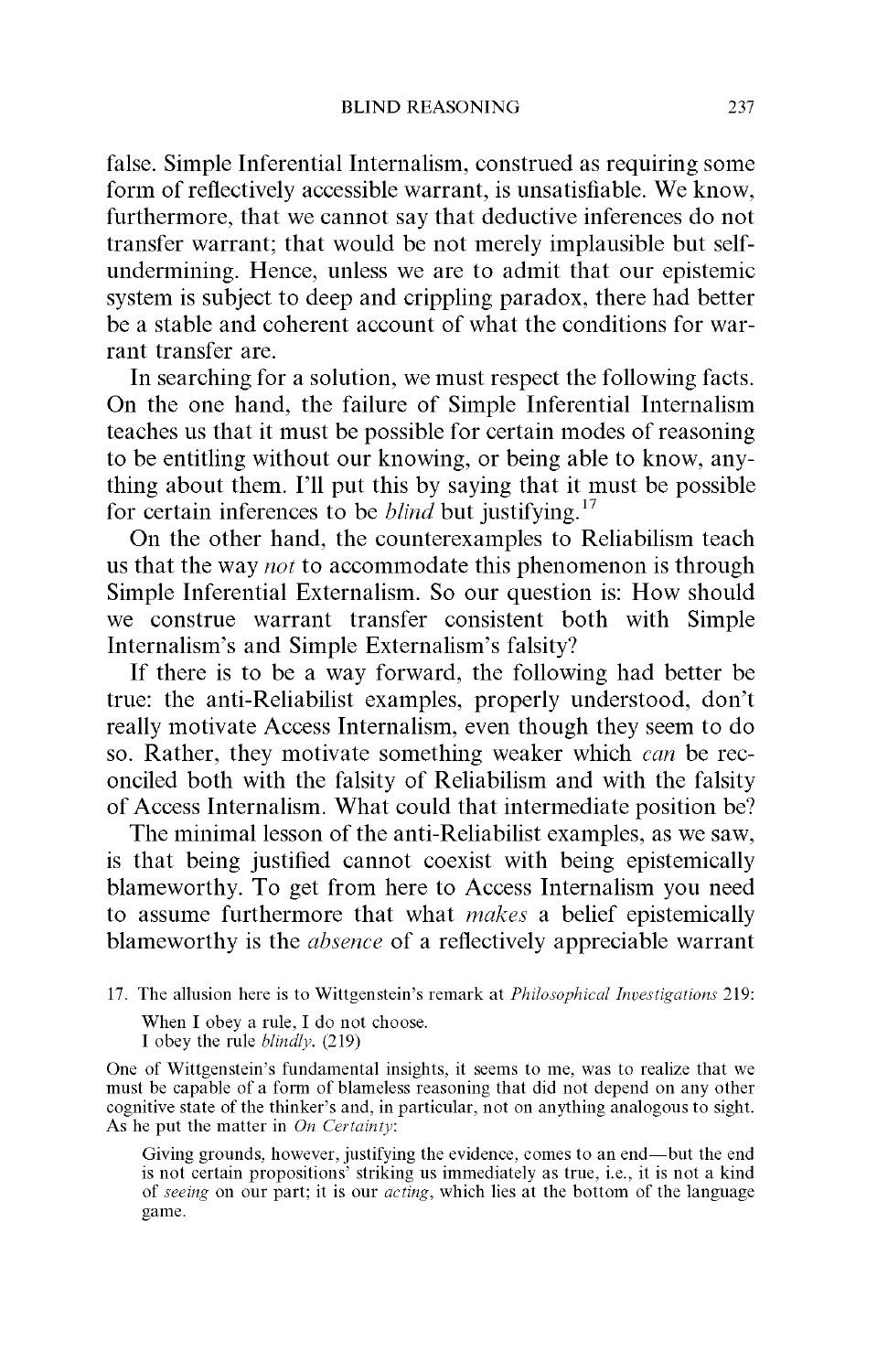for it. And although all the known examples uniformly support this construal, it's not actually forced. For all that the examples show, in other words, it is possible that there should be some *other* way in which a belief might be held blamelessly other than by being supported by some reflectively appreciable warrant.

Some philosophers are inclined to think that there isn't much of a problem here because they think that it isn't all that hard to be epistemically blameless. Gilbert Harman, for example, thinks that just about any belief, or method for forming beliefs, that one cares to have is blameless, at least initially. He writes:

What I take to be the right theory of justification goes something like this (Goodman, 1995; Quine, 1960a; Quine and Ullian, 1978; Rawls, 1971). In deciding what to believe or what to do, you have to start where you are with your current beliefs and methods of reasoning. These beliefs and methods have a privileged status. You are justified in continuing to accept them in the absence of a serious specific challenge to them, where the challenge will typically involve some sort of conflict in your overall view. Conflict is to be resolved by making conservative modifications in your overall view that makes your view more coherent in certain ways. Your goal in resolving conflict is to reach what Rawls calls a 'reflective equilibrium', in which your various views are not in tension with each other ... The crucial point is that, to a first approximation, continuing to accept what you accept does not require justification. What requires justification is making changes in your view.<sup>18</sup>

On this view, which Harman dubs 'General Conservatism', we have a quick and painless answer to our question. We are now justified in using MPP because MPP is one of the methods with which we 'start' and we have, so far, encountered no incoherence in our overall view to which the best response would have been to reject or modify it.

The principal thought behind general conservatism is an 'innocent until proven guilty' model of epistemic justification. It doesn't matter what beliefs or methods one starts with—they are all *prima facie* justified. What matters is how one changes one's view in response to a developing incoherence.

But this is all very misleading, for the notion of 'coherence', is empty unless it embeds a specific conception of logical consequence and logical consistency. (Actually, it would probably

<sup>18.</sup> G. Harman: 'The Future of the *A priori*', ms, p. 5.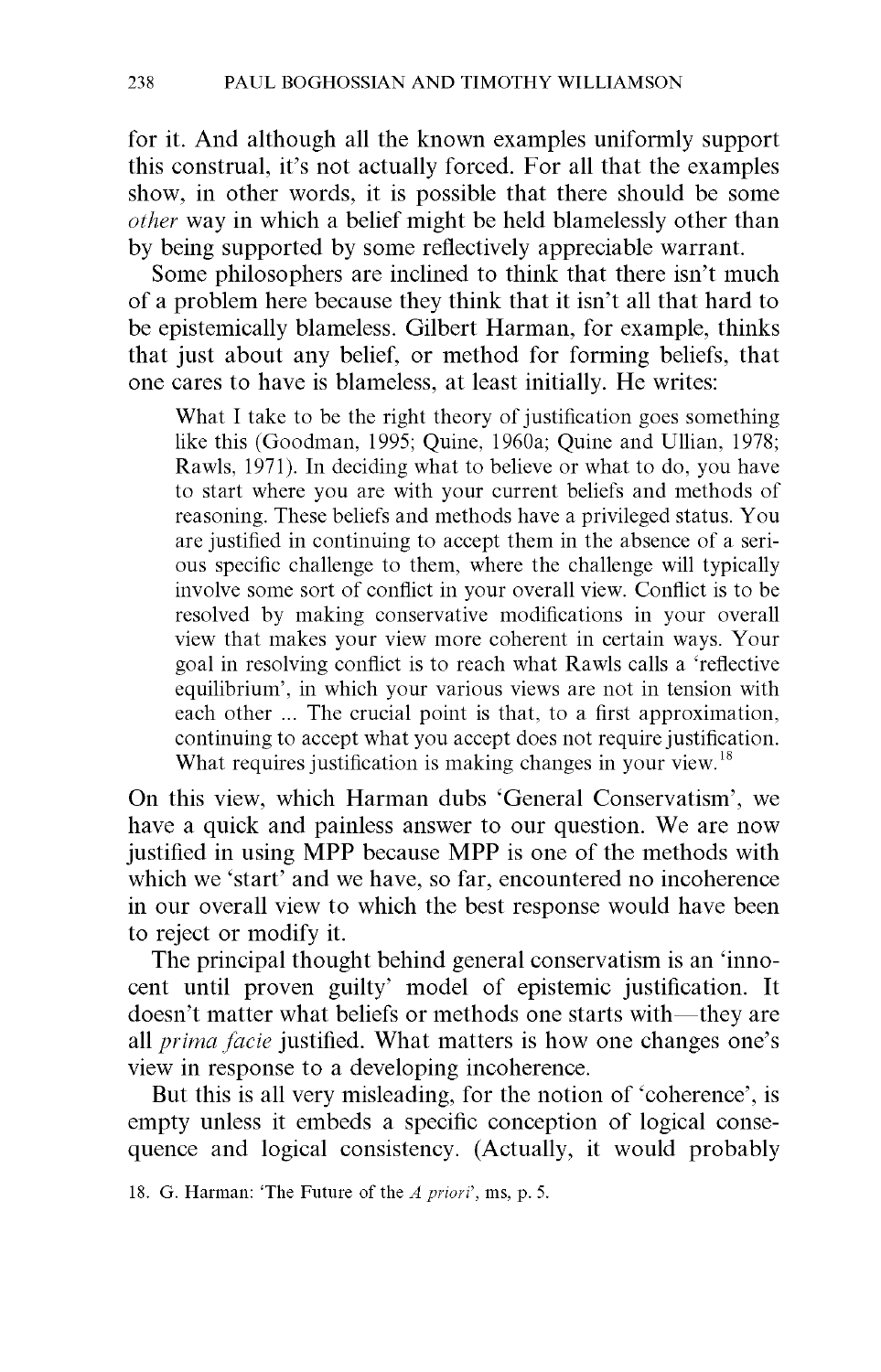have to include not just that but conceptions of probabilistic consistency, and a great deal more, but I'll let that pass.)<sup>19</sup> That in effect implies, however, that talk about 'coherence' *presupposes* an answer to our question, rather than providing one. You need to have figured out which deductive rules are justifying in order to have a substantive coherence theory rather than the other way around.

This brings us to the second 'deflationary' answer to our question: a *list*. You want to know which inference patterns are permitted to be blind? These ones: Modus Ponens, Non-Contradiction, and a few others. Don't ask *why* it is precisely these inference patterns that are sanctioned. There is no deep answer to that question; there is just the list.

What makes this brand of deflationary answer unsatisfactory is that it is hard to believe that the property of being warranttransferring is simply a primitive property that an inference pattern either has or fails to have. Surely, if an inference pattern is warrant-transferring there must be some property by virtue of which it is warrant-transferring. And our question is: What, in the most basic cases, in which reflectively available support is not possible, could that property be?

## VII

*Blind Yet Blameless Inference*: *Concept Constitution*. An important question—which I don't wish to prejudge for present purposes—is whether the validity of the inference is a *necessary condition* on warrant transfer. What I will be exclusively concerned with in the remainder of this paper is the question of blamelessness.

The 'inflationary' answer to that question that I want to explore may be roughly formulated as follows (we'll see how to refine it later):

A deductive pattern of inference P may be blamelessly employed, without any reflective appreciation of its epistemic status, just in case inferring according to  $P$  is a precondition for having one of the concepts ingredient in it.

19. See, for example, L. Bonjour, *The Structure of Empirical Knowledge*, Ch. 5, for a discussion of coherence conceptions of justification.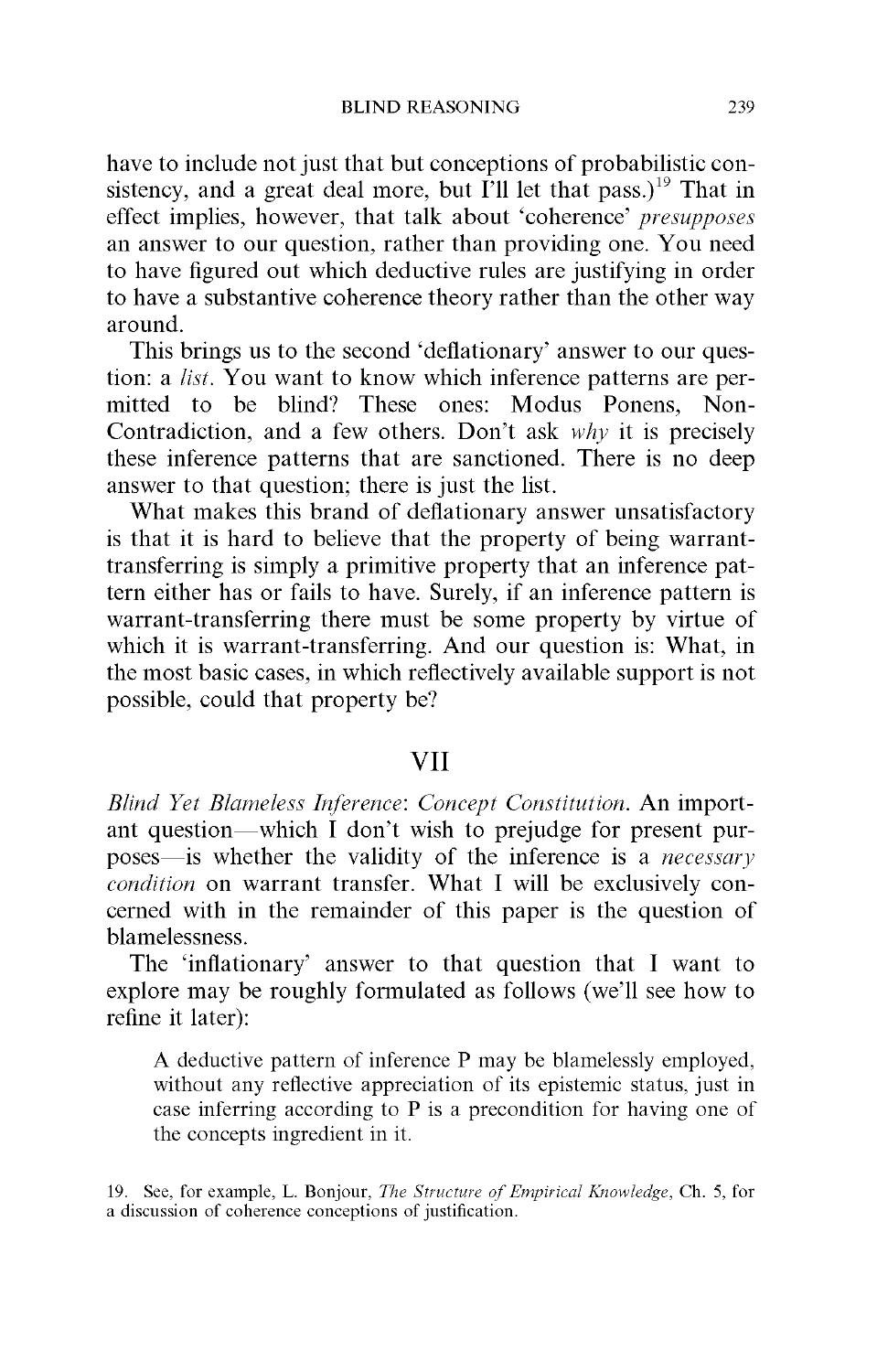Now, in some sense this is a very old answer to our question. It falls into what may broadly be called 'analytic' explanations of the *a priori*. Previous versions of such views, however, have suffered, I believe, in two respects.<sup>20</sup> First, they did not adequately distinguish between questions concerning our entitlement to certain logical beliefs, and questions concerning our entitlement to certain belief-forming methods of inference (like the one I have dubbed MPP). Second, they did not adequately explain what concept-constitution has to do with the epistemology of blind inference. In both of these respects, I hope here to do a little better.

*Prima facie*, there is a difficulty seeing how appeal to concept constitution can help with our question. What is the connection supposed to be?

The thought is this. Suppose it's true that my taking A to be a warrant for believing B is constitutive of my being able to have B-thoughts (or A-thoughts, or both, it doesn't matter) in the first place. Then doesn't it follow that I could not have been epistemically blameworthy in taking A to be a reason for believing B, even in the absence of any reason for taking A to be a reason for believing B? For how could I have had *antecedent* information to the effect that A is a good reason for believing B, if I could not so much have had a B-thought without taking A to be a reason for believing B in the first place? If inferring from A to B is required, ifI am to have the ingredient propositions, then it looks as though so inferring cannot be held against me, even if the inference is blind.

Applied to the case of deductive inference before us, then, the thought would be that we would have an explanation for the blameless blindness of MPP if it's constitutive of having the concept *conditional* that one take p and ' $p \rightarrow q$ ' as a reason for believing q.

Now, of course, the idea that, in general, we come to grasp the logical constants by being disposed to engage in some inferences involving them and not in others, is an independently compelling idea. And the thought that, in particular, we grasp the conditional just in case we are disposed to infer according to MPP

20. See, for example, Christopher Peacocke, 'How Are *A Priori* Truths Possible?'.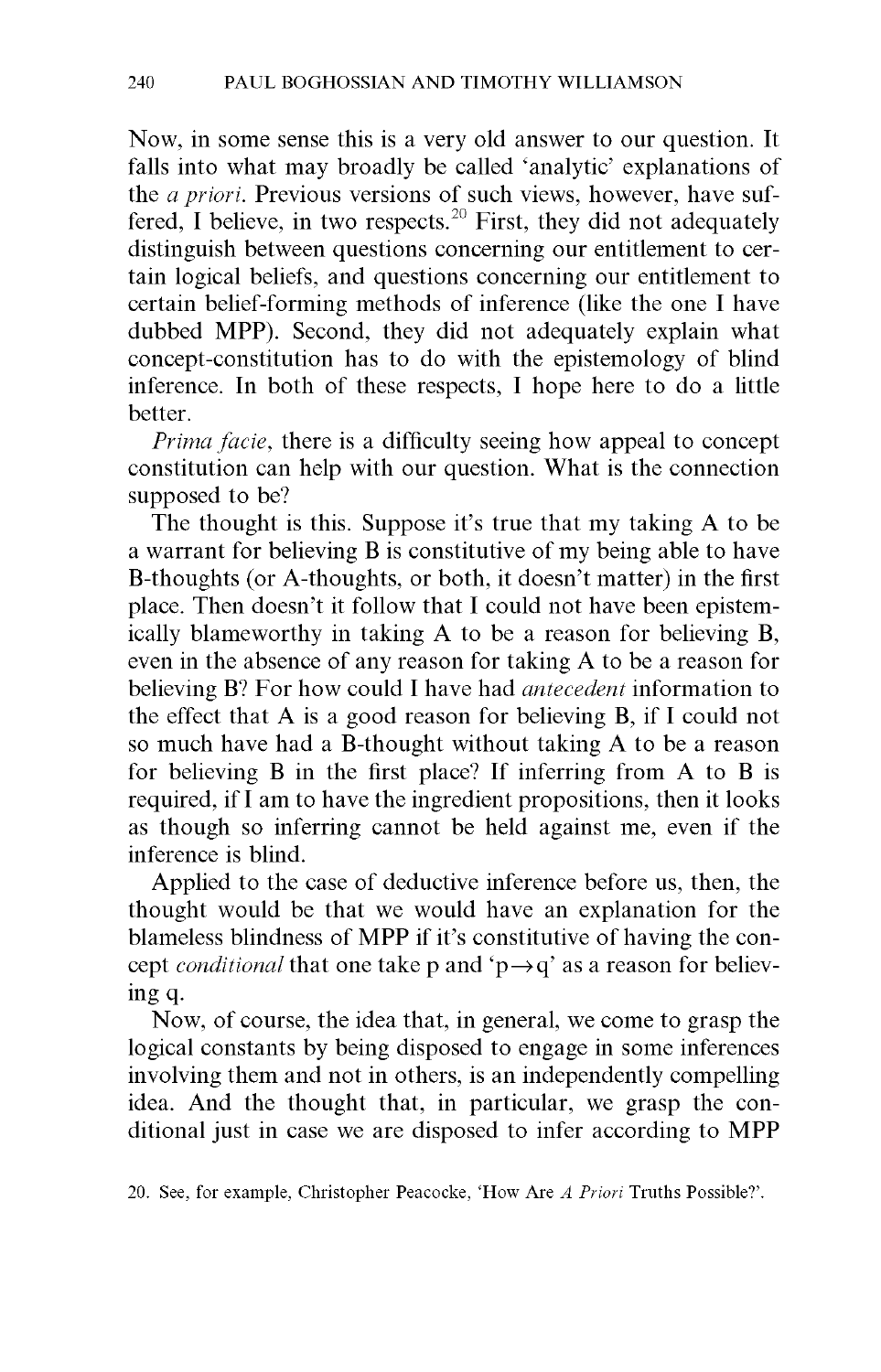is an independently compelling thought. So, if the meaningentitlement connection that I've gestured at is correct, it looks as though we are in a position to mount an explanation of the blameless blindness of MPP that we were after.

## VIII

*Problems for the Meaning*-*Entitlement Connection*. Unfortunately, matters are not quite so straightforward. If we spell out the principle underlying the meaning-based explanation of blameless blindness gestured at, it would be this:

(**Meaning-Entitlement Connection, or MEC**): Any inferential transitions built into the possession conditions for a concept are *eo ipso* entitling.

And the trouble is that, at least as stated, there seem to be clearcut counterexamples to the MEC: it doesn't in general seem true that if my taking A as a reason for believing B is constitutive of my believing B, that this *automatically* absolves me of any charge of epistemic blameworthiness. For there seem to be clear cases where the acceptance of some inference is written into the possession of a given concept but where it is also clear that the inference isn't one to which the thinker is entitled.

One famous illustrative case is Arthur Prior's connective 'tonk'.<sup>21</sup> To possess this concept, Prior stipulated, a thinker must be willing to infer according to the following introduction and elimination rules:

(Tonk) A A tonk B  $A \t{onk} B$  B A *A* tonk B

Obviously, no-one could be entitled to infer any B from any A; but this entitlement appears to flow from the possession conditions for 'tonk' along with the MEC.

A similar conclusion can be drawn from the case of racist or abusive concepts, for example the concept *boche* discussed by Dummett.<sup>22</sup> Plausibly, a thinker possesses the concept *boche* just

<sup>21.</sup> A. Prior, 'The Runabout Inference Ticket', *Analysis* 21 (1960), pp. 38-9.

<sup>22.</sup> M. Dummett, *Frege*'*s Philosophy of Language* (New York: Harper and Row, 1973), p. 454.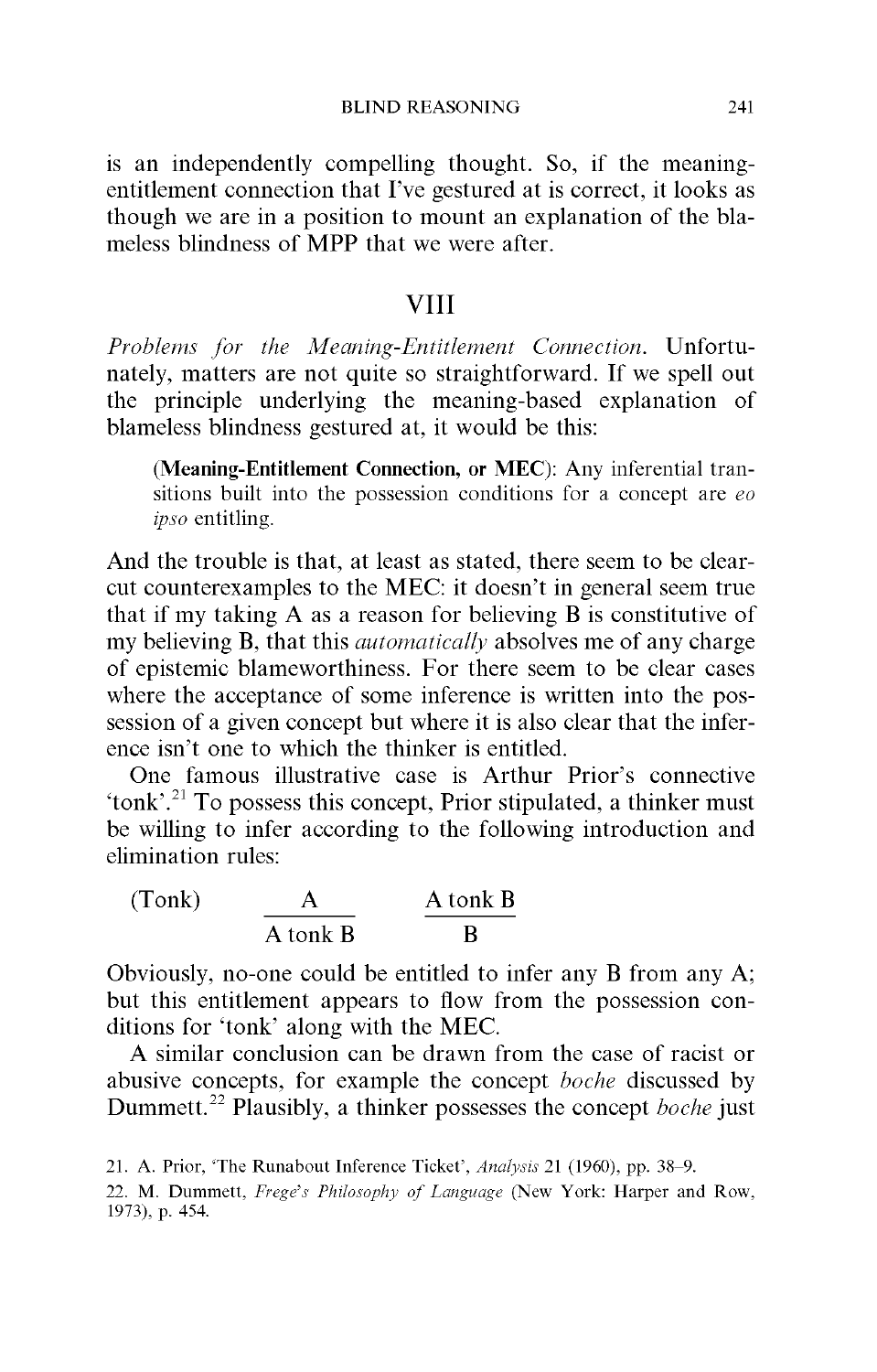in case he is willing to infer according to the following rules:

| (Boche) | x is German | x is boche |
|---------|-------------|------------|
|         | x is boche  | x is cruel |

Yet no-one is entitled—let alone simply as the result of the introduction of a concept into the language—to the view that all Germans are cruel. How should we think about such cases?

Robert Brandom has this to say about *boche*-like concepts:

The use of any concept or expression involves commitment to an inference from its grounds to its consequences of application. Critical thinkers, or merely fastidious ones, must examine their idioms to be sure that they are prepared to endorse and so defend the appropriateness of the material inferential commitments implicit in the concepts they employ ... The proper question to ask in evaluating the introduction and evolution of a concept is not whether the inference embodied is one that is already endorsed, so that no new content is really involved, but rather whether the inference is one that *ought* to be endorsed. The problem with 'boche' is not that once we explicitly confront the material inferential commitment that gives the term its content it turns out to be novel, but that it can then be seen to be indefensible and inappropriate a commitment we cannot become entitled to.<sup>23</sup>

From the standpoint of a proponent of the MEC, there is nothing in this passage that helps protect it from the threatening examples. It's no answer to the challenge they pose to observe that whatever entitlement concept possession gives rise to, it can be defeated by further considerations. No-one should expect more than a defeasible entitlement, even from concept possession; and what's implausible in the case of 'tonk' and 'boche' is that there is any entitlement there at all, defeasible or no.

If we are to save the MEC, it seems to me that we must do one or both of two things: either restrict it to certain concepts from which entitlement really does flow, or restrict what we count as a genuine concept. I will advocate doing the former.

The latter strategy is suggested by the work of Christopher Peacocke who has long urged that we should require that the

<sup>23.</sup> R. Brandom: *The Articulation of Reasons* (Cambridge, MA: Harvard University Press, 2000), pp. 70-72.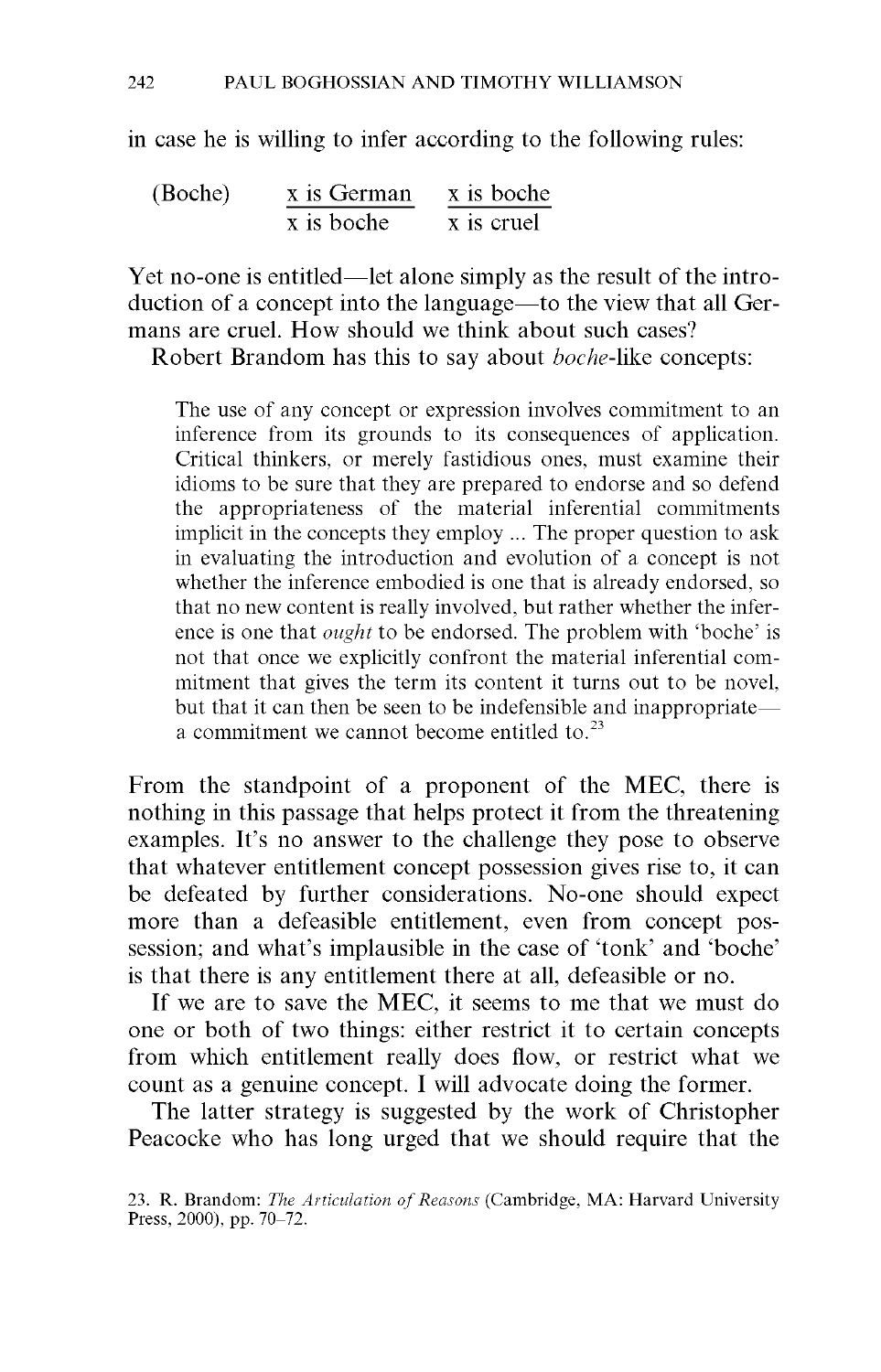meaning-constituting rules of a genuine concept be truthpreserving. $24$ 

If we adopt this requirement, we can say that what's wrong with both 'tonk' and 'boche' is precisely that there is no concept that those terms express, for there is no reference for 'tonk' and 'boche' that's capable of making all of their constitutive rules truth-preserving.

While this might seem to yield the right result for 'tonk' it doesn't yield the right result for 'boche': it's hard to believe that racists who employ boche-like concepts fail to express complete thoughts.

And even if we were to put this complaint to one side, it seems clear that truth-preservation alone will not suffice for dealing with our problem about the MEC.

Imagine someone theorizing about water and coming to believe, for whatever reason, that the way in which it is correct to say that water is composed of H2O is that there is some *other* stuff that composes water and that *it* is composed of  $H_2O^{25}$  So he introduces a term—'aqua'—to name this stuff and he stipulates that it is to be governed by the following introduction and elimination rules:

(Aqua) 
$$
\frac{x \text{ is water}}{x \text{ is aqua}}
$$
  $\frac{x \text{ is aqua}}{x \text{ is H2O}}$ 

Unlike the case of 'boche', we have no independent reason for thinking that these rules are not truth-preserving. But there is clearly something fishy about this concept. And however one feels about that, there is certainly a problem for the MEC, given only the resources that we've been accorded so far: for no-one could think that the mere act of introducing the concept *aqua* into one's repertoire could give one *a priori* entitlement to the inference from x's being water to x's being  $H_2O$ .

Or consider the concept *flurg* individuated by the following introduction and elimination rules:

| x is an elliptical equation | x is flurg                 |
|-----------------------------|----------------------------|
| x is flurg                  | x can be correlated with a |
|                             | modular form               |

<sup>24.</sup> See Peacocke 'Proof and Truth', in *Reality*, *Representations and Projection*, eds. J. Haldane and C. Wright (New York: OUP, 1993). I myself took this line in 'How Are Objective Epistemic Reasons Possible?', so the present paper represents a change of heart.

25. For the purposes of this example, I am assuming that composition is not identity.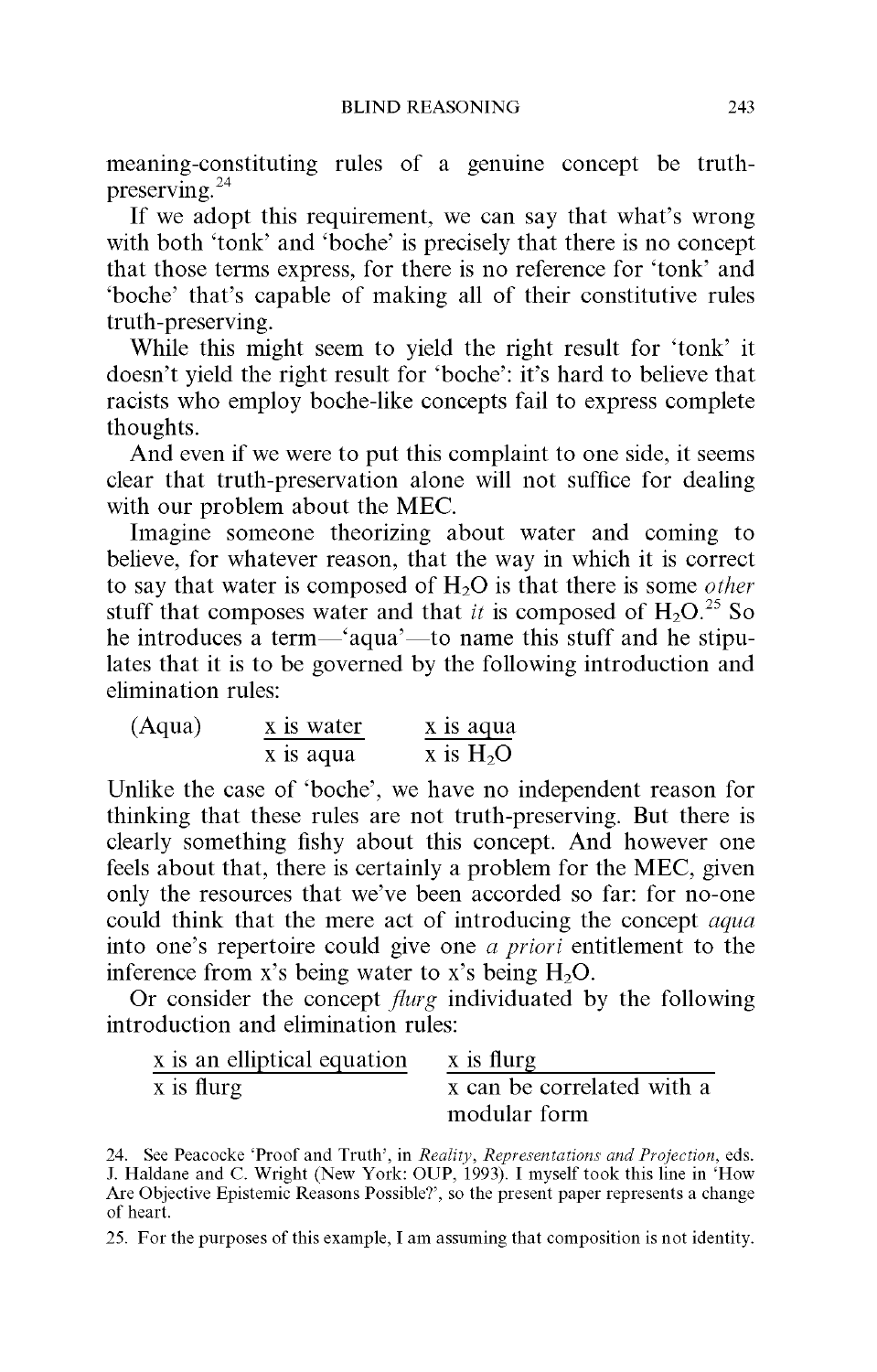It turns out to be a result that Wiles had to prove on the way to proving Fermat's Last Theorem that every elliptical equation can be correlated with a modular form (the Taniyama-Shimura conjecture). Once again, therefore, we have no independent reason to think that these introduction and elimination rules are not necessarily truth-preserving. But it's hard to see that one is *a priori* entitled, merely on the basis of introducing the term 'flurg', to the Taniyama-Shimura conjecture. So there is still a problem for the claim that entitlement flows from meaning-constitution, given only the requirement that a concept's introduction and elimination rules be truth-preserving.

## IX

*Defecti*v*e Concepts and Blameless Inference*. I would like to propose a different diagnosis of what has gone wrong with concepts such as *aqua* and *flurg*, one that doesn't depend on denying that they constitute genuine thinkable contents.

That denial can be sustained, I believe, in the case of 'tonk', but that is a rather extreme case. No-one can actually possess the concept allegedly expressed by 'tonk', because it isn't possible for someone to follow the rules that are constitutive of that connective. For to follow those rules one would have to be prepared to infer anything from everything, and that is no longer recognizable as belief or inference. But no such extreme claim can be made with respect to all the other examples that have been causing problems for the hypothesized connection between meaning and entitlement.

Start with the example of 'aqua'. The theorist who has conceived the need to introduce a term for the concept *aqua* has come to hold the following *theory*: 'There is some stuff, distinct from water, that composes water and that is itself composed of H2O. Let me call it ''aqua''.' Such a theorist already believes in water and  $H_2O$ , we may suppose. He has come to hold an additional belief about the world, namely, that it contains another substance, one that is related to water and  $H_2O$  in the specified way.

Now, the way we have written down the inferential rules for 'aqua' essentially amounts to insisting that, in order to have the concept *aqua* you must be prepared to *belie*v*e* this little *aqua*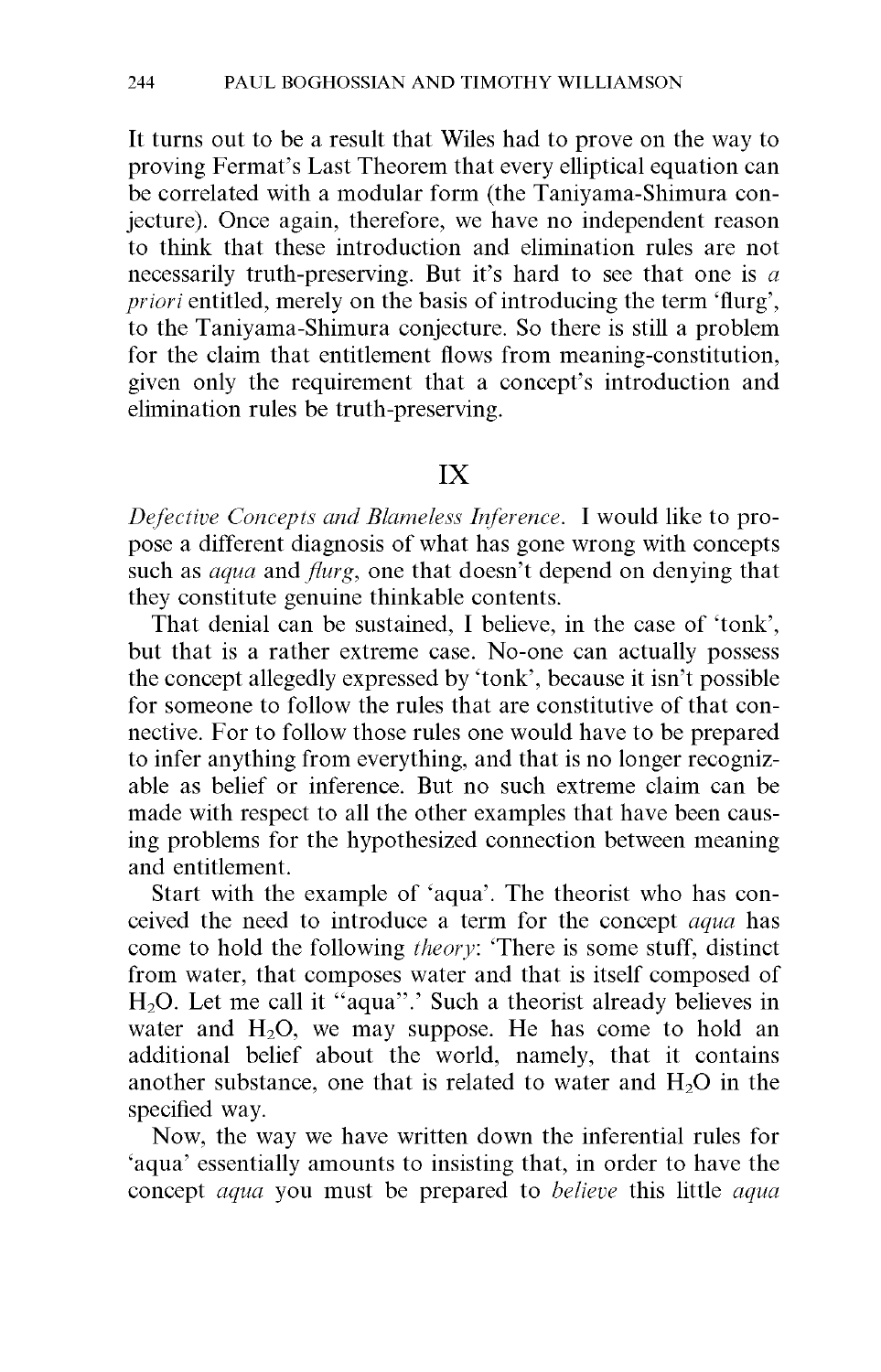theory. Given that you already believe in water and  $H_2O$ , the only way for you to acquire the concept *aqua*, on this account of its inferential rules, requires you to *believe* that there is such a thing as aqua. One cannot so much as have the concept of *aqua* without being prepared to believe that there is such a thing.

And although it seems to me that one *can* define and then think in terms of such a concept, it does seem like an epistemically questionable thing to do. Even if the aqua theorist were *certain* that there is such a thing as aqua, he should want the concept he expresses by that term to leave it open whether there is. He should allow for the conceptual possibility that he is mistaken; and he should certainly allow others intelligibly to disagree with him about aqua's existence. The concept itself should not be designed in such a way that, only those who believe a certain creed are allowed to possess it.

Ordinary scientific terms in good standing—'neutrino' for example—are held to have just this feature, of intelligibly allowing for disagreement about their extension. Thus, we don't think of the rules which correspond to our possession of the concept *neutrino* as consisting in the propositions that would actually be believed by a proponent of neutrino theory, but rather as corresponding only to what someone would be willing to believe who was *conditionalizing* on the truth of neutrino theory.

If we follow Russell, Ramsey, Carnap and Lewis, and represent neutrino theory

T(neutrino)

as the conjunction of the two propositions

 $(S)$   $(\exists x)$  Tx

and

(M)  $(\exists x)$  Tx  $\rightarrow$  T(neutrino)

then the point is that we think of possession of the concept *neutrino* as requiring someone to affirm only M and not S as well.<sup>26</sup>

<sup>26.</sup> This paragraph follows Paul Horwich's discussion of the conditional nature of semantic stipulation in 'Stipulation, Meaning and Apriority', in Boghossian and Peacocke: *New Essays on the A Priori*. I ignore various complexities that a thorough discussion of the representation of scientific theories would require.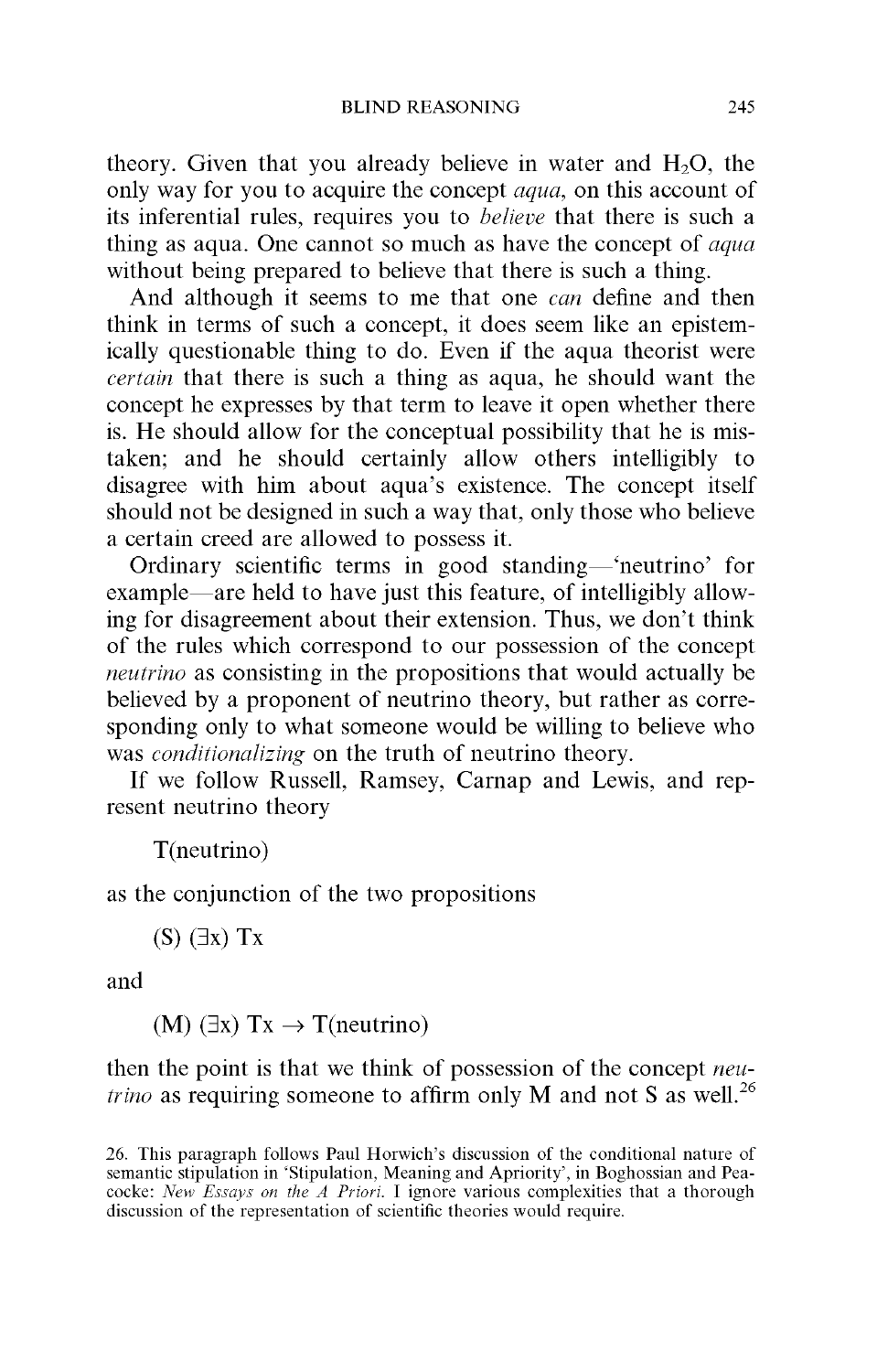Now, someone could certainly introduce a concept that did not have the conditionalized structure that I've claimed is actually true of *neutrino*, but which consists rather in the inferences that are characteristic of neutrino theory unconditionalized. Call this *neutrino*+. Such a person would insist that it is a condition on having *his* concept of neutrino that one be willing to endorse the characteristic claims and inferences of neutrino theory, and not merely the conditionalized claim captured in (M). But, for the reasons previously articulated, there would be something epistemically *defective* about this concept, even if its constitutive rules turned out to be truth-preserving.

*Flurg*, *aqua* and *neutrino*+, then, all suffer from the same problem: they are all unconditional versions of a concept, when only its conditionalized version would be epistemically acceptable. I don't think we should put this by saying that they are not real concepts. Concepts are relatively cheap.But they are *defecti*v*e* concepts. They are structured in such a way that perfectly reasonable questions about their extensions are foreclosed.

Under what conditions is only a conditionalized version of a concept acceptable? Here I want to make two claims: one bold, one sober.

- (Bold) Whenever both a conditional and an unconditional version of a given concept are available, it is the conditional version that ought to be used. Given the availability of both versions, the unconditional version counts as epistemically defective.
- (Sober) In the case of some concepts, only the unconditionalized version will be available.

Start with Bold. Whenever a conditionalized version of a concept is available, that is the version that ought to be used. In those contexts, an unconditionalized version would be defective.

The argument for this is quite straightforward and recapitulates the considerations we have just been looking at. You don't ever want the *possession conditions* for a concept to foreclose on the possible falsity of some particular set of claims about the world, if you can possibly avoid it. You want the possessor of the concept to be able coherently to ask whether there is anything that falls under it, and you want people to be able to disagree about whether there is.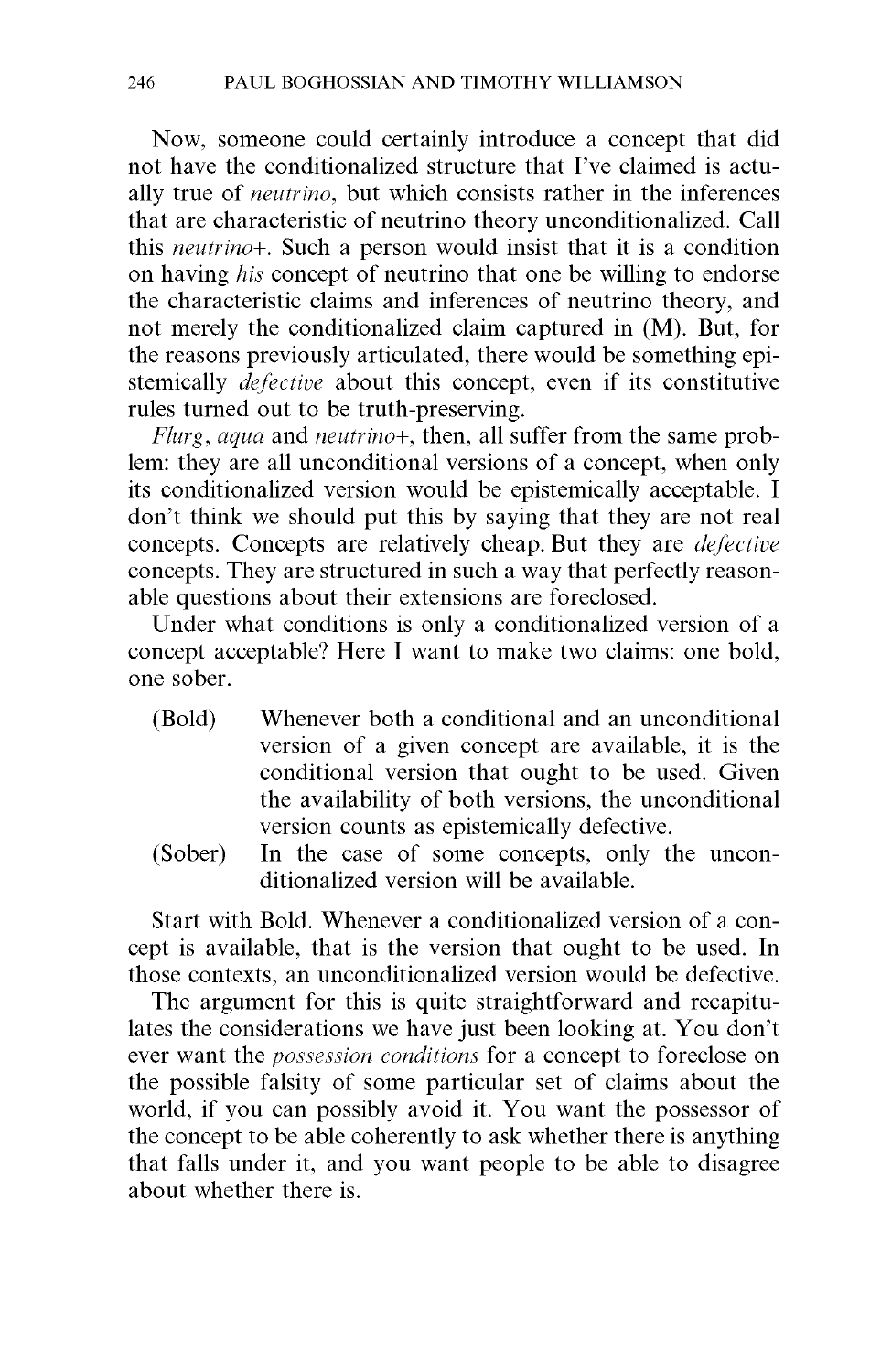If in a certain range of cases, however, it is logically impossible to hold the governing theory at arm's length then, in those cases, obviously, it can hardly be a requirement that one do so. But in all those cases where that is possible, it ought to be done.

What about Sober? It should be clear, given the kind of conditionalization that is in view here, that not every meaningful term in a language can be thought of as expressing a concept that conditionalizes on the existence of an appropriate semantic value for it. Take the case of 'flurg'. The stipulation that would correspond to a conditional version for 'flurg' would amount roughly to this:

If there is a property which is such that, any elliptical equation has it, and if something has it, then it can be correlated with a modular form, then if x has that property, x is flurg.

The corresponding introduction and elimination rules that would specify the possession condition for it would therefore be:

 $(\exists F)[T(F) \& Fx]$ x is flurg

and

 $\frac{1}{\sqrt{2}}$  x is flurg  $(\exists)$  [T(F) & Fx]

As this makes clear, the only thinkers who could follow such rules—and, hence, the only thinkers who may be seen as implicitly conditionalizing on the existence of an appropriate semantic value for 'flurg'—are those who (a) possess a basic set of logical constants and (b) are able to refer to and quantify over properties in particular, and semantic values, more generally.

It follows, therefore, that conditional counterparts for one's primitive logical constants will not be available and hence that one could hardly be blamed for employing their unconditionalized versions. In particular, if the conditional is one of your primitive logical constants, you couldn't conditionalize on the existence of an appropriate truth function for it, for you would need it in order to conditionalize on anything. In such a case, there is no alternative but to accept 'conditional theory'— Modus Ponens in effect—if you are so much as to have the conditional concept. It thus couldn't be epistemically irresponsible of you just to go ahead and infer according to Modus Ponens